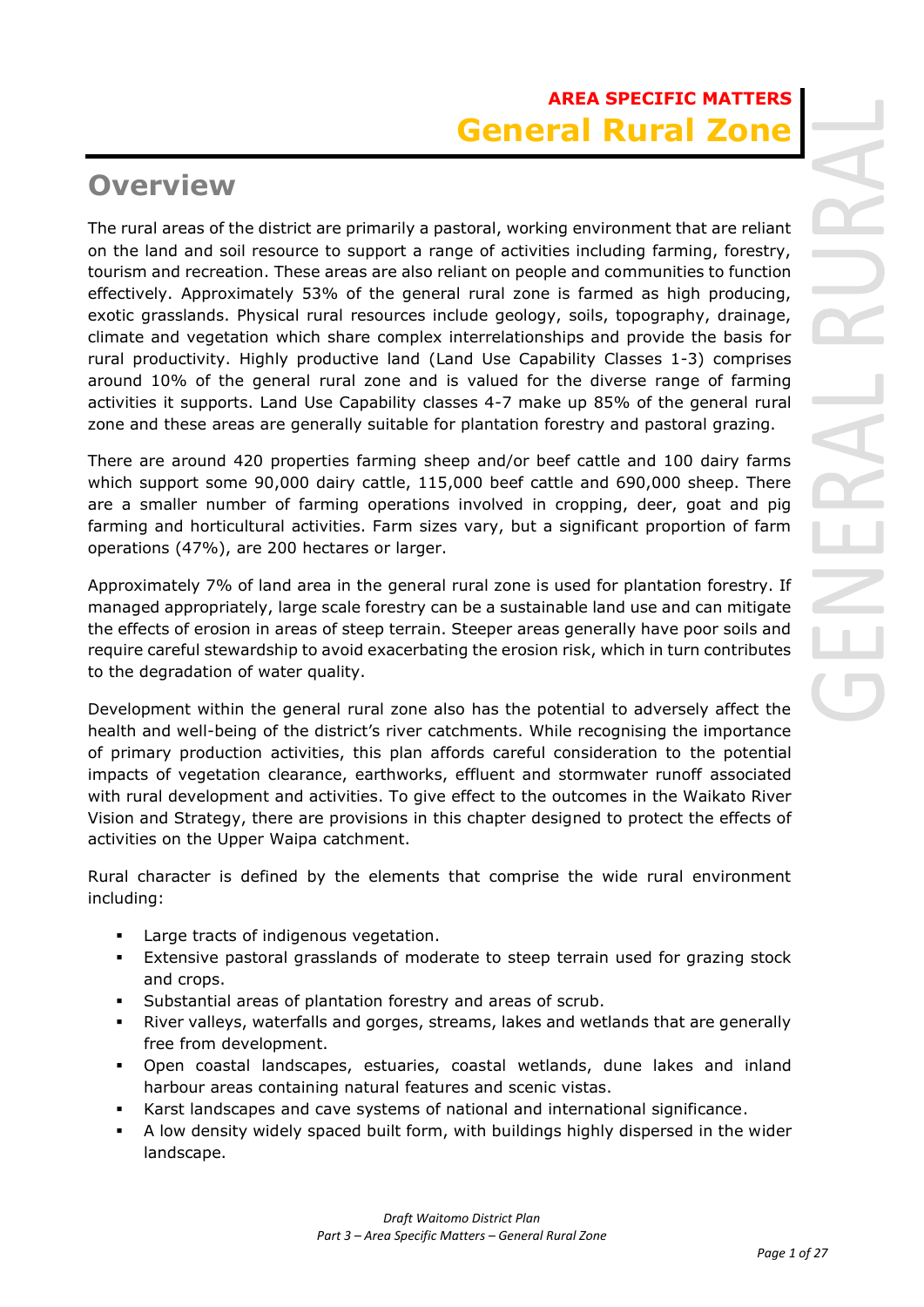- A predominantly working landscape with farming activities and buildings, woolsheds and stock yards.
- The characteristic rural noises and odours of farming, including the widespread use of machinery supporting the principal productive land uses.
- Occasional papakāinga and marae with associated activities and events.
- **•** Infrequent rural based industry, mineral and aggregate extraction sites, intensive indoor primary production operations and rural service providers.
- Pockets of tourism facilities and traveller accommodation.
- Generally un-serviced land with a lack of urban infrastructure.
- **EXEL A** State Highways which accommodate high vehicle numbers and an extensive network of sealed and unsealed district roads with low traffic levels.
- Occasional local rural events and activities such as equestrian hunts, farm open days, local fundraising events, pony club, events in rural community halls and recreational hunting.

Part of the general rural zone is also in the amenity precinct (PREC6) which is located along the State Highway 37 corridor between Hangatiki and Waitomo Caves Village, and between Hangatiki along State Highway 3 to the northern boundary of the district. This area was identified as part of an extensive landscape policy area in the previous district plan. This plan does not identify the same extensive area, instead prioritising the State Highway corridors (outside of the tourism zones) as important connecting routes which have a rural character requiring maintenance and enhancement. As a multi-zoned precinct, the provisions are located separately in the amenity precinct (PREC6) chapter.

Located within the general rural zone are also indicative areas for rural production. These areas are zoned rural and are located close to areas zoned rural production. The notation indicates they might be used in the future for rural production activities. In order for the zone to change a plan change is required. The rural zone rules apply the only place in the Plan where there are rules that apply to the indicative areas is in the Subdivision Chapter.

# **The Aerodrome Precinct**

The Te Kūiti Aerodrome is situated 5 km north of Te Kūiti township, adjacent to State Highway 3. It is a highly visible site, approximately 35 ha in area, containing a 500 m asphalt runway which averages 347 movements per month. The precinct consists of four parcels of land which were vested in Waitomo District Council in 1961 for aerodrome purposes.

The aerodrome precinct (PREC3) has been established to facilitate the use of the site for commercial and recreational aviation activities without applying some of the more limiting provisions of the underlying general rural zone. The rule provisions sit in separate tables and apply only to the precinct area identified on the planning maps.

In addition to commercial aviation activities, the site provides refuelling facilities, aircraft storage, clubrooms and flight training. A number of agricultural and recreational activities also occur on the site. Its proximity to the State Highway means that there is future potential for the site to act as a small strategic hub. Accordingly, the precinct's provisions seek to provide for the integrated future development and expansion of the area as a transport and industrial hub while ensuring the aerodrome operations remain the primary purpose of the site.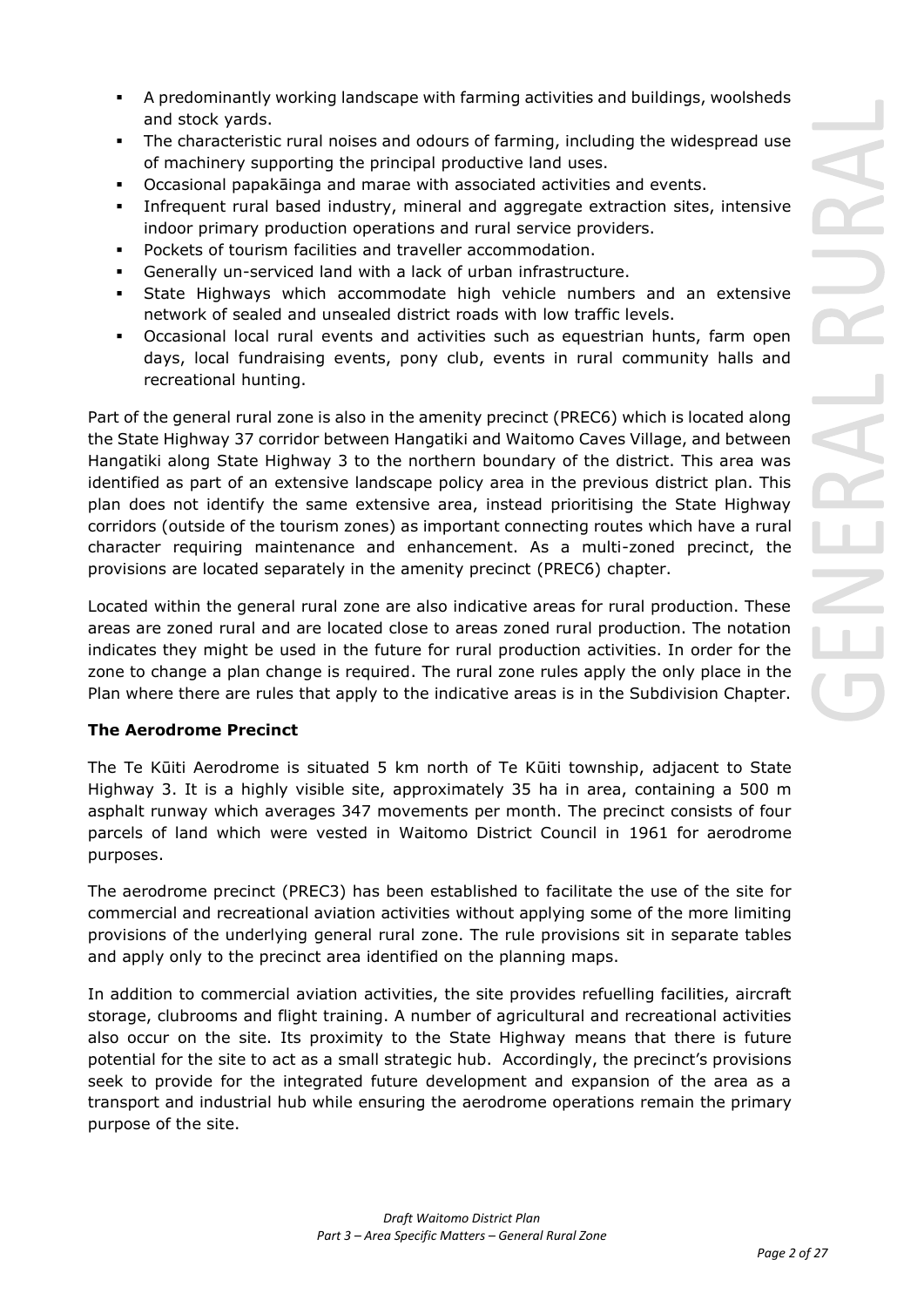# **Objectives**

*Refer also to the relevant objectives in Part 2 District - Wide Matters*

- **GRUZ-O1.** Ensure the inherent life supporting capacity, health and well-being of rural land, ecosystems, soil and water resources is maintained and where possible enhanced.
- **GRUZ-O2.** Promote the repopulation of rural areas and encourage activities that provide for rural employment where these are compatible with surrounding rural activities.
- **GRUZ-O3.** Encourage innovation in the general rural zone that is adaptive to change and promotes rural viability while protecting the ongoing productivity of rural natural and physical resources and maintaining rural character.
- **GRUZ-O4.** Protect the primary productive values of highly productive soils and ensure the adverse effects of activities do not compromise their physical, chemical, and biological properties.
- **GRUZ-O5.** Ensure rural character and amenity is maintained and where possible, enhanced.
- **GRUZ-O6.** Maintain the capacity of rural areas and rural resources to support agricultural, pastoral and horticultural activities and lawfully established rural-based activities.
- **GRUZ-O7.** In locations where effects can be appropriately managed, provide for rural based industry and intensive indoor primary production.
- **GRUZ-O8.** Only non-farming activities that are ancillary to a farming activity or have a functional and operational need to locate in the general rural zone shall be enabled.
- **GRUZ-O9.** Enable tourism facilities only where the scale and nature of effects can be appropriately managed.
- **GRUZ-O10.** Protect existing lawfully established activities from reverse sensitivity effects.
- **GRUZ-O11.** Ensure new development or re-development is appropriately serviced.
- **GRUZ-O12.** Meet district and regional mineral and aggregate needs from predominantly local sources.
- **GRUZ-O13.** Enable the integrated future development and expansion of the aerodrome precinct and its associated land as a strategic transport and industrial hub.
- **GRUZ-O14.** Ensure new development is designed and located to manage significant risks from natural hazards.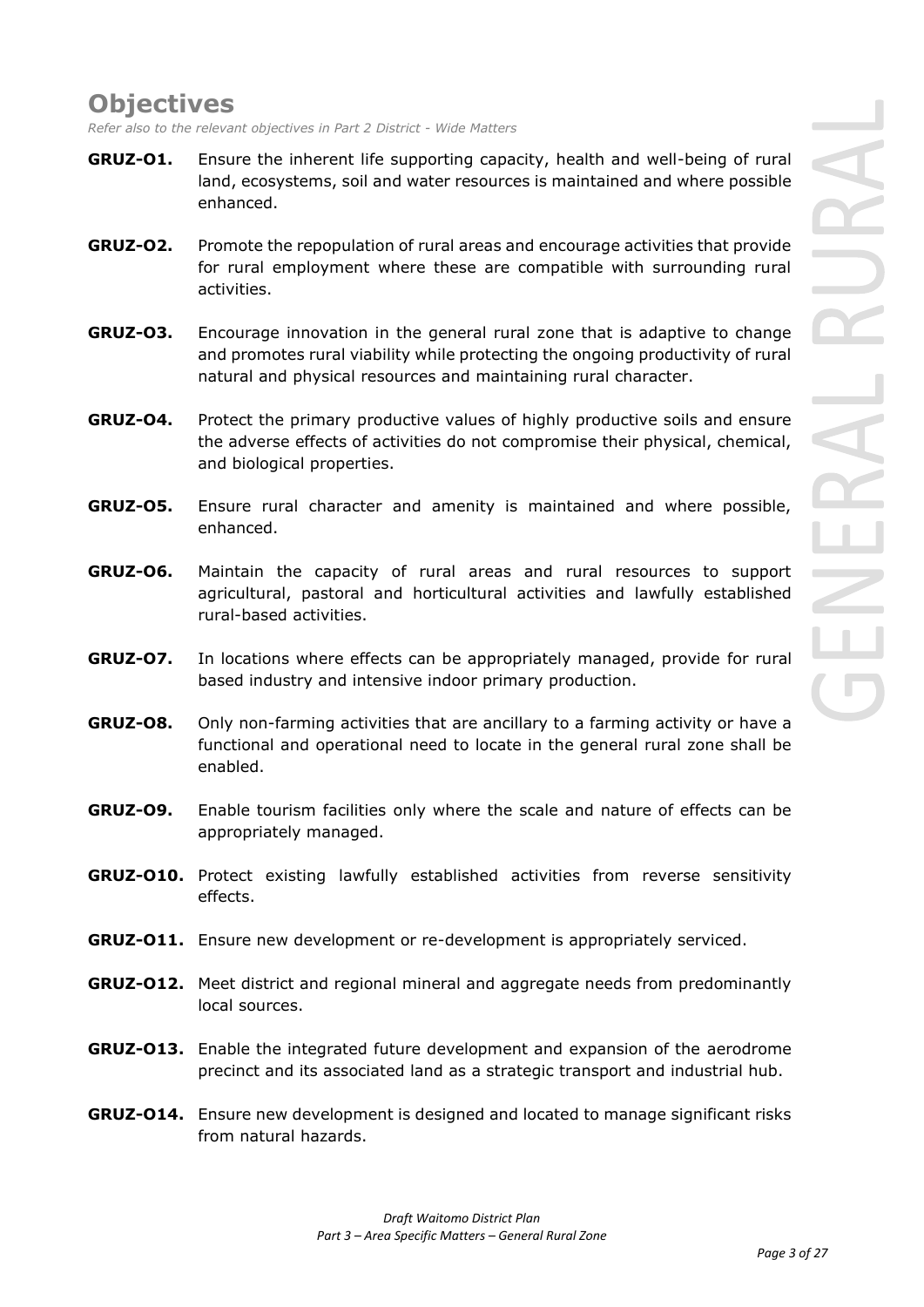- **GRUZ-O15.** In the general rural zone, unless specifically provided for by zone provisions, avoid subdivision or development that:
	- 1. Provides for dwellings that are at a density greater than that anticipated by the general rural zone; or
	- 2. Fails to provide for a clear delineation between urban areas and rural areas; or
	- 3. Allows the establishment of incompatible adjacent land uses that could result in reverse sensitivity effects on rural activities or existing lawfully established rural industries; or
	- 4. Adversely affects on-going access to significant mineral resources; or
	- 5. Impedes the ongoing operation maintenance, upgrading and development of existing and planned nationally/regionally significant infrastructure; or
	- 6. Results in the uneconomic expansion of existing infrastructure.

# **Policies**

*Refer also to the relevant policies in Part 2 District - Wide Matters* 

- **GRUZ-P1.** Land use activities and development must be restricted to a density, scale and intensity and be located appropriately, in order to maintain rural character and amenity by:
	- 1. Ensuring agricultural, pastoral and horticultural activities predominate in the zone; and
	- 2. Ensuring structures are an appropriate scale and appropriately located; and
	- 3. Avoiding ribbon development and residential cluster development, along the coastline, unless no other practicable alternative locations exist; and
	- 4. Preserving the rural character of entrance roads to towns and settlements; and
	- 5. Maintaining a delineation between urban and rural areas by avoiding aggregations of buildings and non-farming uses on the outskirts of towns and settlements; and
	- 6. Avoiding the establishment of fortified sites; and
	- 7. Providing for recreational hunting activities; and
	- 8. Enabling marae complex and papakāinga development as a recognised part of rural character, subject to provision of adequate servicing and managing potential adverse effects; and
	- 9. Enabling the use and development of rural halls as a recognised part of rural character where activities provide for the well-being of the community and service or support an identified local need.
- **GRUZ-P2.** Recognise the benefits associated with activities that encourage the repopulation of the rural zone and provide rural based employment opportunities. These benefits include:
	- 1. Economic benefits to local communities; and
	- 2. Health and social wellbeing benefits of an increased population base; and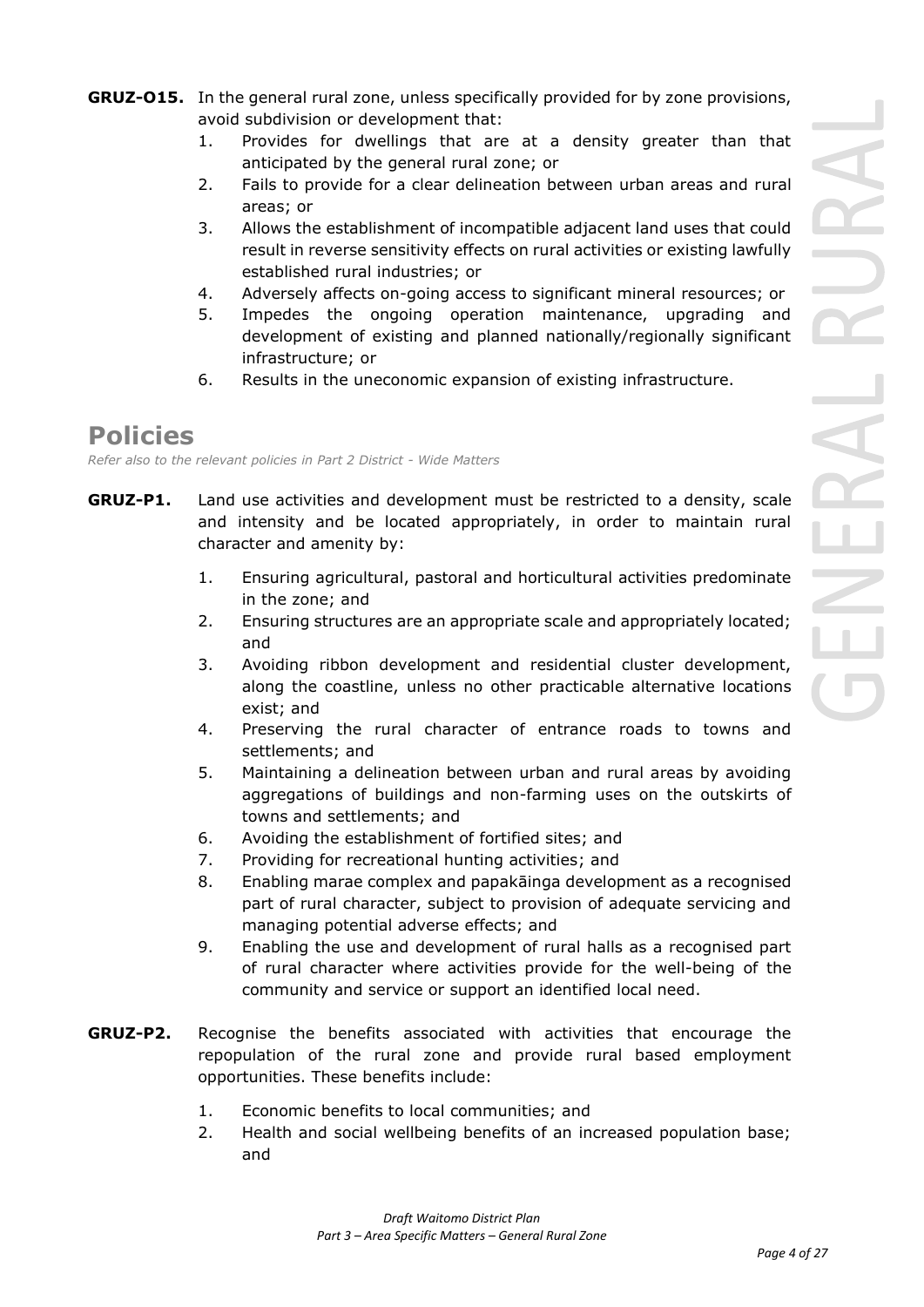- 3. The potential to support the continuation of existing facilities and services.
- **GRUZ-P3.** Ensure that rural character, amenity and safety is maintained and that reverse sensitivity effects are minimised by:
	- 1. Ensuring that activities and structures are set back from road and internal boundaries; and
	- 2. Ensuring that enclosures housing animals are set back from internal and zone boundaries to avoid adverse effects on adjacent sites; and
	- 3. Ensuring that buildings housing residential activities are appropriately setback from the boundary of a rural production zone or an established site of intensive indoor primary production; and
	- 4. Ensuring utilisation of mineral resources is not constrained by managing the establishment of noise sensitive activities and subdivision in areas close to mineral extraction activities; and
	- 5. Recognising that farming, forestry and quarrying activities are an established and accepted component of the rural environment and may generate noise, odour, dust and visual effects; and
	- 6. Managing the scale, intensity, timing and duration of activities to ensure compatibility with the amenity and character of the rural environment; and
	- 7. Ensuring noise sensitive activities located adjacent to State Highways and/or railways provide sufficient acoustic treatment to protect the level of amenity anticipated in the zone; and
	- 8. Ensuring activities do not compromise the safe operation of the land transport network.
- **GRUZ-P4.** Manage agricultural, pastoral and horticultural activities so that they do not result in adverse effects on the environment or adjacent sites by ensuring:
	- 1. The activity will not adversely affect the health and well-being of the Upper Waipa River catchment; and
	- 2. Buildings are located appropriately and maximum site coverage is not exceeded without the introduction of mitigation measures; and
	- 3. Adverse effects, are avoided, remedied or mitigated; and
	- 4. Farm quarrying is allowed where small quantities of sand or aggregate are extracted primarily for use on the same holding; and
	- 5. Artificial screens and shelterbelts do not have an adverse effect on the environment, particularly on the amenity of adjacent properties, or on infrastructure such as roads, railway lines, electricity transmission and distribution lines.
- **GRUZ-P5.** Recognise the economic and employment benefits from rural based industry while ensuring rural based industry is designed, located and operated to internalise adverse effects on the environment as far as practicable by:
	- 1. Ensuring the scale, location and operation of the rural based industry is consistent with the capacity, design and function of the roading hierarchy; and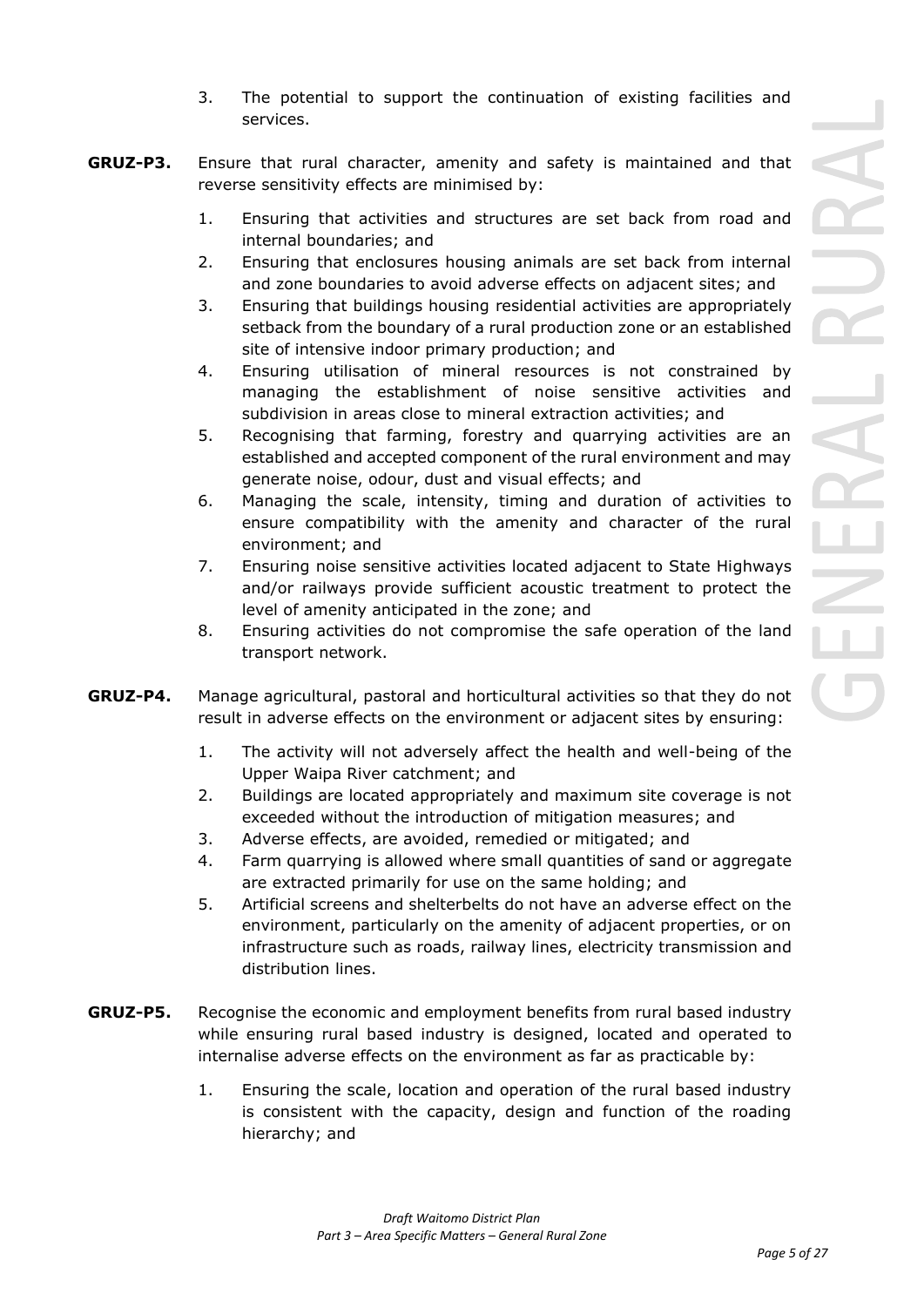- 2. Ensuring the operation of the rural based industry does not adversely affect rural character or constrain lawfully established primary production activities from operating; and
- 3. Ensuring that the scale, intensity, duration and nature of the adverse effects can be avoided, remedied or mitigated; and
- 4. Ensuring the removal of vegetation and soil disturbance is minimised as far as practicable; and
- 5. Employing all methods necessary to protect the values of scheduled sites and features.
- **GRUZ-P6.** Activities that are not primary production activities should:
	- 1. Not locate in rural areas unless there is a functional and operational need to establish in the rural zone; and
	- 2. Not locate in rural areas unless it is demonstrated as necessary to provide for unforeseen future urban growth adjacent to existing townships; and
	- 3. Not locate in rural areas unless they are ancillary to a primary production activity; and
	- 4. Not result in any further loss of land from primary production purposes, particularly highly productive land; and
	- 5. Maintain and where possible, enhance rural character and amenity; and
	- 6. Ensure the scale, location and operation of the activity is consistent with the capacity, design and function of the roading hierarchy; and
	- 7. Internalise adverse effects and not cause adverse effects that would result in lawfully established primary production activities being prevented or constrained from operating; and
	- 8. Employ all methods necessary to protect karst hydrological and geomorphological systems; and
	- 9. Minimise and where possible avoid adverse effects on the coastal environment.
- **GRUZ-P7.** Tourism activities are enabled in the general rural zone where:
	- 1. The operation of lawfully established primary production activities are not compromised by the introduction or intensification of a tourism activity; and
	- 2. The scale, intensity, timing and nature of the adverse effects from the tourism activity can be avoided, remedied or mitigated; and
	- 3. The scale, location and operation of the tourism activity is consistent with the capacity, design and function of the roading hierarchy; and
	- 4. The activity will not adversely affect the health and well-being of the Upper Waipa River catchment; and
	- 5. The effects, scale and/or intensity of the tourism activity can be appropriately managed; and
	- 6. The tourism activity protects and enhances the natural environment, including ecological, natural landscape, cultural and heritage features; In addition, activities which:
	- 7. Complement the recreational values of the Timber Trail Cycleway or Te Araroa trail; or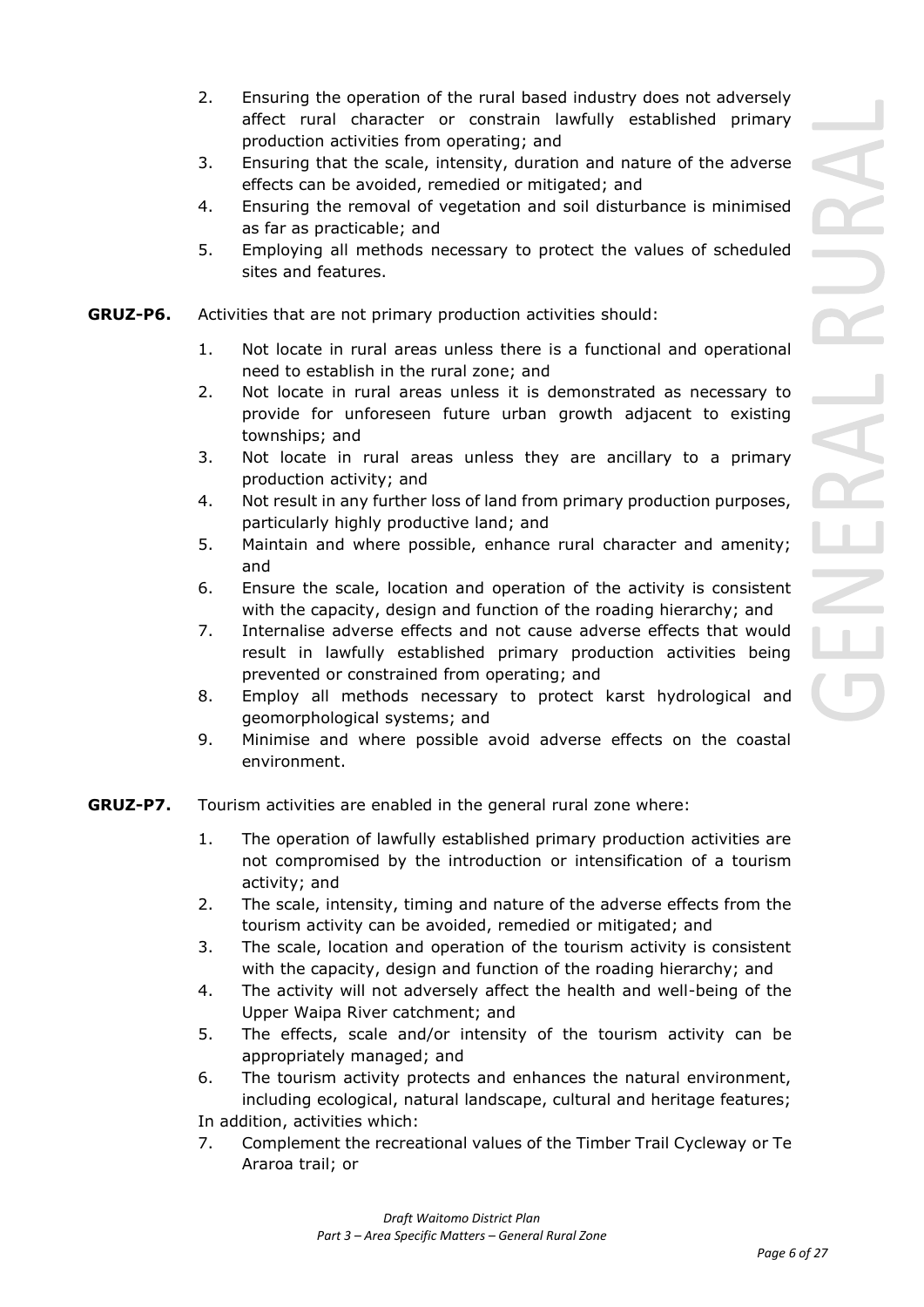- 8. Support enhanced public access and appreciation of the coastline or lake or river margins; These activities are particularly encouraged.
- **GRUZ-P8.** Ensure intensive indoor primary production operates in a way that manages adverse effects including noise, glare, traffic generation, visual amenity, rural character, landscape effects and odour.
- **GRUZ-P9.** Where visitor accommodation is proposed, its scale and design must enhance rural amenity, quality and character, and ensure site specific issues including servicing and transport related effects are appropriately addressed.
- **GRUZ-P10.** Minimise the potential for residential based visitor accommodation to generate adverse traffic and noise effects on adjoining properties by restricting maximum occupancy.
- **GRUZ-P11.** Ensure the scale and intensity of development can be serviced by on site non-reticulated wastewater and stormwater methods.
- **GRUZ-P12.** Quarrying activities are managed so that the adverse effects are internalised as far as practicable in the first instance, then avoided, remedied or mitigated through management methods and rehabilitation plans that address matters including:
	- 1. Demonstrating that the activity will not adversely affect the health and well-being of the Upper Waipa River catchment; and
	- 2. Management of dust, noise, vibration, access and illumination to maintain amenity values, particularly during night time; and
	- 3. Ensuring structures are appropriately located in relation to boundaries, and are of an appropriate scale; and
	- 4. Undertaking remedial measures during extraction operations; and
	- 5. Ensuring the scale and location of mineral extraction is consistent with the capacity, design and function of the roading hierarchy; and
	- 6. Minimising any adverse effect on rural character; and
	- 7. Ensuring sites are rehabilitated using appropriate materials, substrates and indigenous vegetation to provide for the recolonisation of indigenous species; and
	- 8. Minimising the removal of indigenous vegetation and soil as far as practicable; and
	- 9. Controlling and filtering sediment movement at source to prevent entry of sediment into karst hydrological systems; and
	- 10. Employing methods to manage and reduce peak runoff in order to simulate near natural infiltration rates and patterns of karst hydrological systems; and
	- 11. Minimising the drawdown of water in the subcutaneous zone in karst hydrological systems.
- **GRUZ-P13.** When assessing resource consents for quarrying activities, take into account that mineral extraction is constrained by the location of the resource and it is important to maintain a supply of extracted minerals.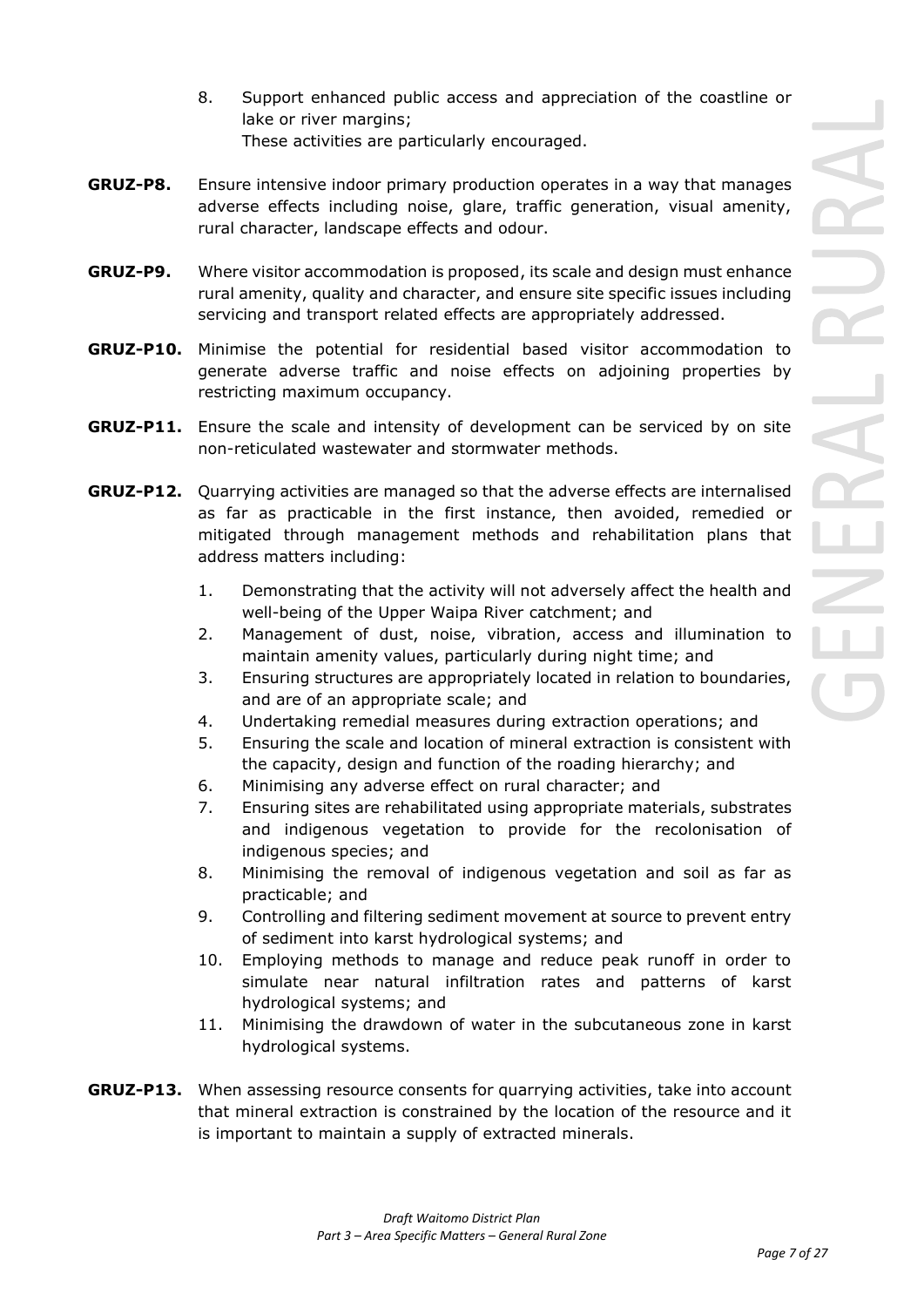- **GRUZ-P14.** Mineral prospecting and exploration is enabled provided that the adverse effects of the activities are not significant and impacts on adjacent water bodies and karst systems are minimised.
- **GRUZ-P15.** Avoid modification to abiotic and biotic cave features by protecting the immediate radius around cave entries and sinkholes from earthworks and vegetation disturbance.
- **GRUZ-P16.** Protect the ongoing operation and development of existing sites of intensive indoor primary production and sites identified as regionally significant in RPROZ-SCHED1 – Scheduled rural production sites, by managing the location of noise sensitive activities on surrounding sites.
- **GRUZ-P17.** Enable the development of the aerodrome precinct for a range of activities while:
	- 1. Controlling activities and structures in proximity to the runway to mitigate the risk of accidents; and
	- 2. Ensuring that activities which require direct access to the runway strip are prioritised on those sites adjacent to it; and
	- 3. Ensuring structures are appropriately setback from indicative roads and current internal roads; and
	- 4. Ensuring the development of the aerodrome precinct effectively and efficiently integrates with the land transport network and provides for alternative transport modes including walking and cycling; and
	- 5. Ensuring that development and expansion within the aerodrome precinct is appropriately serviced in respect of water, wastewater and stormwater; and
	- 6. Ensuring all activities within the aerodrome precinct are located and developed in a manner that manages adverse effects on the operation of the aerodrome; and
	- 7. Providing for industrial and strategic transport activities and limited support services including offices and retail ancillary to these uses; and
	- 8. Avoiding the establishment of activities which might compromise the use and operation of the aerodrome for aviation purposes, industrial and strategic transport activities; and
	- 9. Ensuring landscaping, building design, layout, reflectivity and colour are managed to maintain the amenity within the aerodrome precinct and when viewing the precinct from other zones and from the State Highway.
- **GRUZ-P18.** Ensure the flightpath height restrictions shown on the planning maps are complied with to enable the safe operation of the Te Kūiti Aerodrome.
- **GRUZ-P19.** Ensure future development and expansion of Te Kūiti Aerodrome maintains a reasonable degree of amenity along road boundaries, particularly where sites are adjacent to State Highway 3.
- **GRUZ-P20.** Ensure adherence to aviation safety requirements to enable the ongoing operation and development of the aerodrome precinct.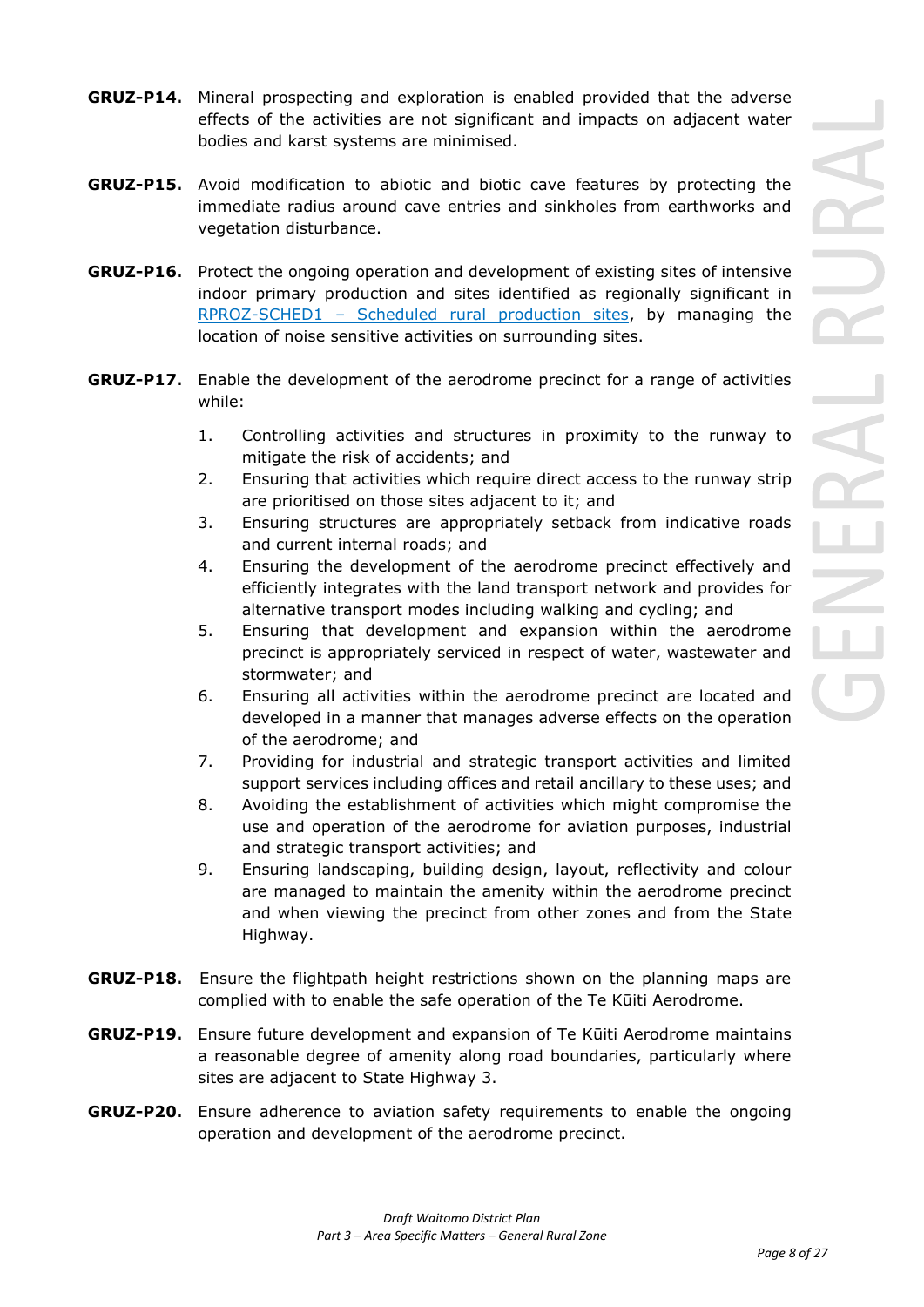# **Rules**

The rules that apply to the general rural zone are in contained the tables listed below. To undertake any activity the general rural zone, it must comply with all the rules listed in:

- $GRUZ Table 1 Activities Rules; and$
- GRUZ Table 2 Performance Standards; and
- Any relevant provision in Part 2 District-Wide Matters;

The rules that apply to the aerodrome precinct (PREC3) are in contained the tables listed below. To undertake any activity the aerodrome precinct (PREC3), it must comply with all the rules listed in:

- PREC3 Table  $1$  Activities Rules; and
- PREC3 Table 2 Performance Standards; and
- Any relevant provision in Part 2 District-Wide Matters;

Where an activity breaches more than one rule, the most restrictive status shall apply to the activity.

Refer to Part  $1$  – How the Plan Works for an explanation of how to use this Plan, including activity status abbreviations.

# **Pursuant to Section 86B(3) of the RMA, the following rules that protect or relate to water have immediate legal effect: GRUZ-R47.**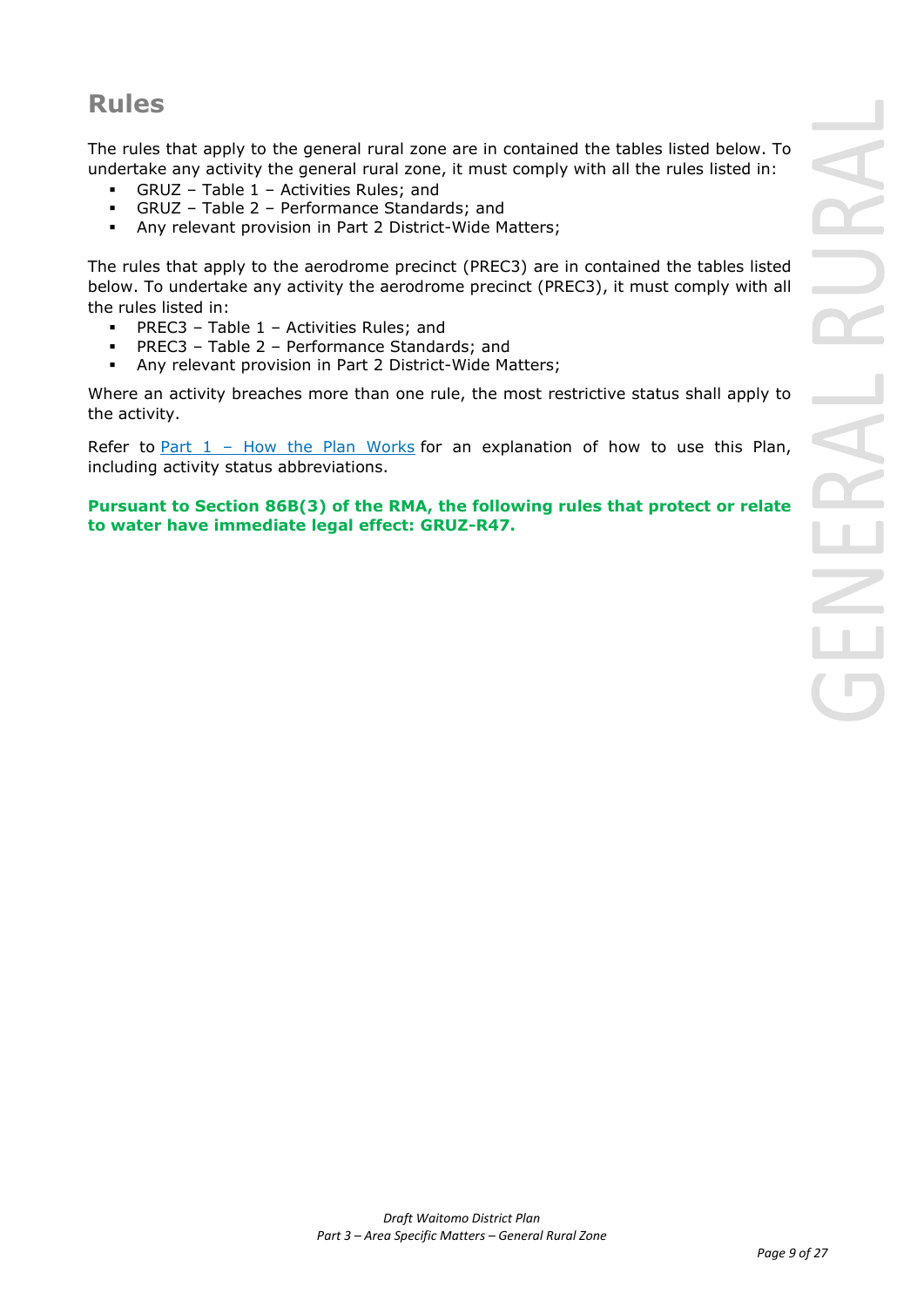| The rules in this table apply to the general rural zone |                                                                                                                                |  |
|---------------------------------------------------------|--------------------------------------------------------------------------------------------------------------------------------|--|
|                                                         | outside of the aerodrome precinct (PREC3)                                                                                      |  |
| GRUZ-R1.                                                | Agricultural, pastoral and horticultural activities and stock underpasses                                                      |  |
| GRUZ-R2.                                                | Residential units, minor residential units and farm worker residential units                                                   |  |
| GRUZ-R3.                                                | Marae complex and papakainga housing development                                                                               |  |
| GRUZ-R4.                                                | <b>Tanks and silos</b>                                                                                                         |  |
| GRUZ-R5.                                                | <b>Shelterbelts and artificial screens</b>                                                                                     |  |
| GRUZ-R6.                                                | <b>Outdoor (extensive) pig farming</b>                                                                                         |  |
| GRUZ-R7.                                                | Visitor accommodation and residential based visitor accommodation                                                              |  |
| GRUZ-R8.                                                | <b>Emergency services facilities</b>                                                                                           |  |
| GRUZ-R9.                                                | <b>Mineral prospecting and exploration</b>                                                                                     |  |
| GRUZ-R10.                                               | Continuous cover forestry and/or sustainable forest management/sustainable<br>harvesting outside of a Significant Natural Area |  |
| <b>GRUZ-R11.</b>                                        | Urupa under Te Ture Whenua Māori Act 1993 and private cemeteries under the Burial<br>and Cremation Act 1964.                   |  |
| <b>GRUZ-R12.</b>                                        | Accessory buildings ancillary to any permitted activity                                                                        |  |
| <b>GRUZ-R13.</b>                                        | Construction, addition and alteration of buildings for any permitted activity                                                  |  |
| GRUZ-R14.                                               | <b>Recreational hunting</b>                                                                                                    |  |

# **Activity status: PER**

#### **Where:**

1. All of the performance standards in GRUZ – Table 2 are complied with.

*Note: Where the building is listed in SCHED1 – Heritage Buildings and Structures, also see the historic heritage chapter.*

**achieved with GRUZ-R36 to GRUZ-R43: RDIS Activity status where compliance is not achieved with GRUZ-R44 to GRUZ-R46: DIS** 

**Activity status where compliance is not** 

**Activity status where compliance is not achieved with GRUZ-R47: NC**

**Where the activity is RDIS, the matters over which discretion is restricted are:**

(a) The matters of discretion associated with any performance standard which cannot be complied with in GRUZ -Table 2.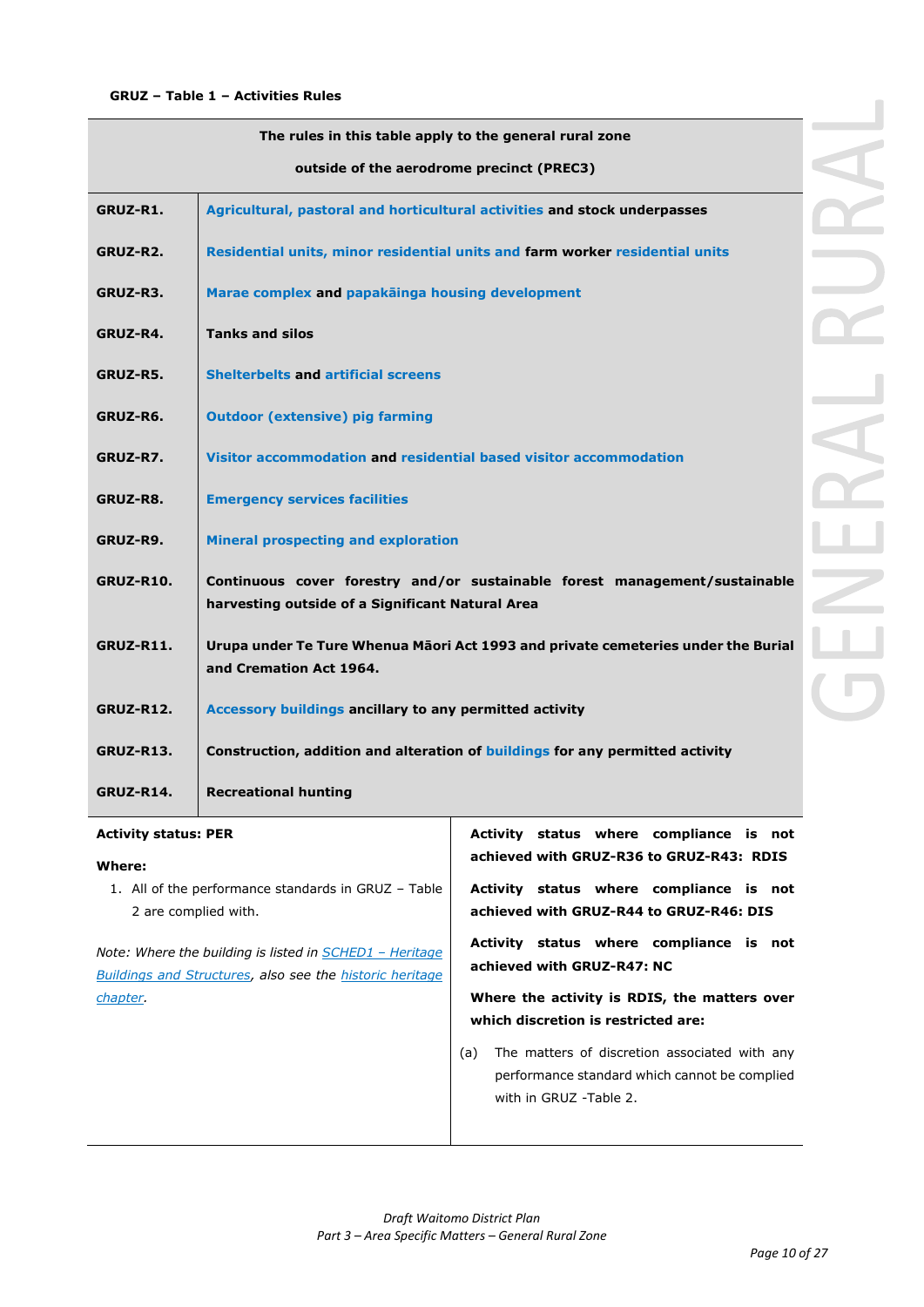#### **Activity status: PER**

#### **Where:**

- 1. The harvesting of plantation forestry must not be conducted within 1 km upstream of the abstraction point of a drinking water supply for more than 25 people where the water take is from a water body; and
- 2. Forestry quarrying activities must not be conducted over a shallow water table (less than 30 m below ground level) that is above an aquifer used for a human drinking water supply.

*Note: This rule prevails over the Resource Management (National Environmental Standards for Plantation Forestry) Regulations 2017.* 

## **Activity status where compliance is not achieved: RDIS**

#### **Matters over which discretion is restricted:**

- (a) The effects of the location and extent of harvesting or quarrying on the water quality at the abstraction point; and
- (b) Whether the harvesting activity is setback from riparian margins; and
- (c) The location, timing, design and density of soil disturbance and vegetation removal activities and any rehabilitation measures proposed; and
- (d) The effects of harvesting and quarrying in respect of slope stability or exacerbation of any pre-existing deep-seated land instability; and
- (e) The effects on soil erosion post-harvest; and
- (f) The extent to which vegetation is retained in order to mitigate the effects of streambank and/or slope erosion, sedimentation and water quality degradation; and
- (g) Measures to avoid, remedy or mitigate damage to riparian vegetation or soil; and
- (h) Measures to avoid, remedy or mitigate adverse effects of the activity on the drinking water supply, including the adverse effects of floodborne slash and debris damage.

| Land use conversion to plantation forestry<br>GRUZ-R16. |                                         |
|---------------------------------------------------------|-----------------------------------------|
| <b>Activity Status: PER</b>                             | Activity status where compliance is not |
| Where:                                                  | achieved: N/A                           |
| 1. Land is converted from agricultural, pastoral or     |                                         |
| horticultural activities into forestry or plantation    |                                         |
| forestry on land use capability classes 4-7 (Land       |                                         |
| Resource Inventory dataset).                            |                                         |

#### **Activity Status: RDIS**

#### **Where:**

2. Land is converted from agricultural, pastoral or horticultural activities into forestry or plantation forestry on land use capability classes 1-3 (Land Resource Inventory dataset).

#### **Matters over which discretion is restricted:**

(a) Whether the change in land use facilitates the use, return or continued availability of highly productive soils for agricultural, pastoral or horticultural activities; and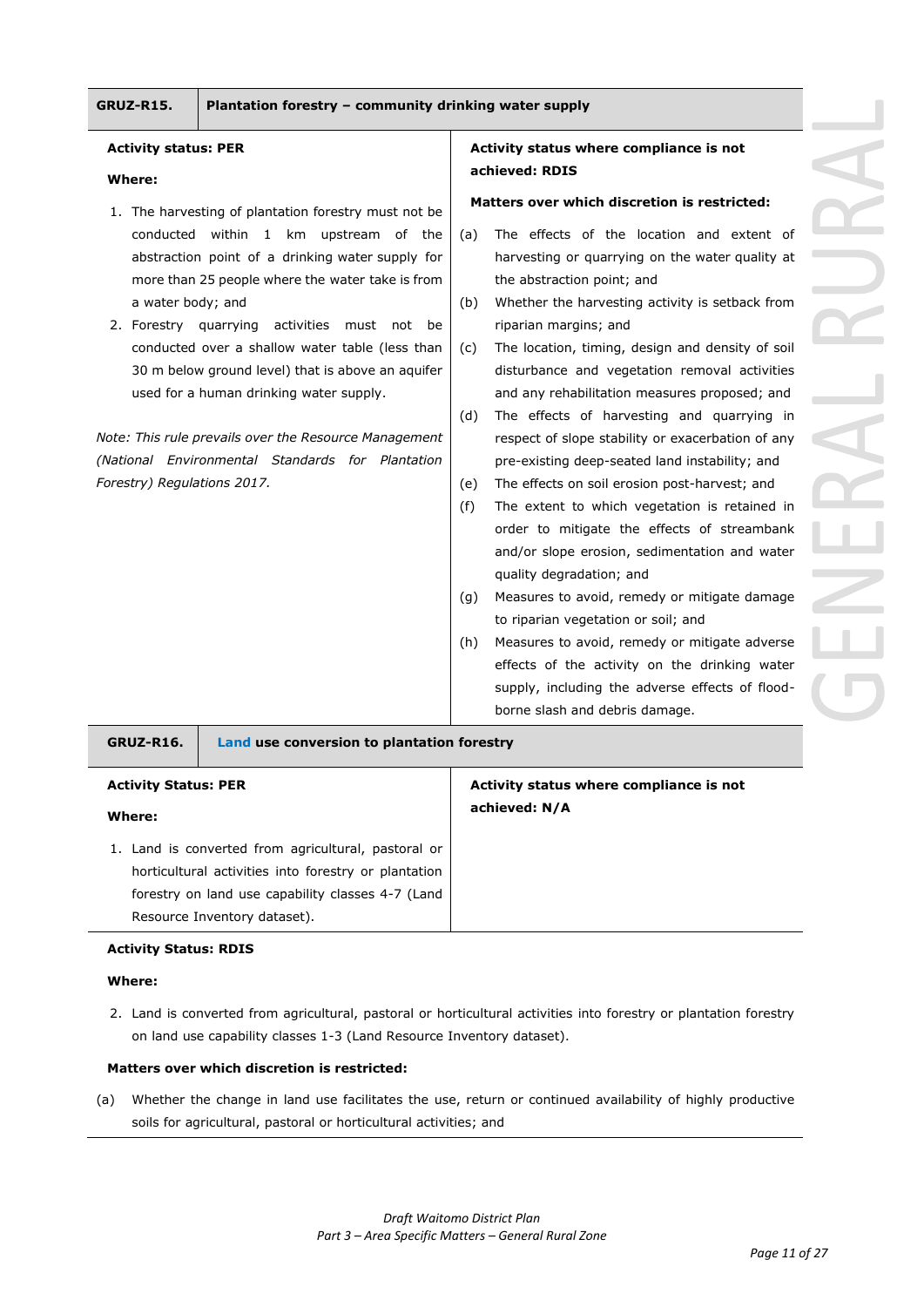- (b) Whether the change in land use appropriately recognizes the full range of values and benefits associated with the use of highly productive soils for agricultural, pastoral or horticultural activities; and
- (c) Whether the change in land use maintains the availability of highly productive soils for agricultural, pastoral or horticultural activities for future generations.

**achieved: DIS**

*Note: Land consents for this activity may be issued for a limited period.*

**GRUZ-R17. Home businesses**

#### **Where:**

**Activity status: PER**

- 1. No more than two full time equivalent persons who do not reside on the site are employed in the home business; and
- 2. The hours of operation for the home business are between 7am and 7pm Monday to Friday and between 9am and 5pm Saturday, Sunday and Public Holidays; and
- 3. The home business and household(s) combined must not generate more than 22 vehicle movements to the site per 24 hour period; and
- 4. Any outdoor storage area must be screened from any road or public space; and
- 5. A home business may include home based child care but must not be any of the following activities: Panel beating, spray painting, motor vehicle repair or wrecking, fibre glassing, activities involving heavy vehicles, sheet metal work, wrought iron work, activities involving scrap metal or demolition materials or hazardous waste substances, activities involving fish or meat processing or funeral parlours. In the general rural zone these activities are **industrial activities**.

**Activity status where compliance is not** 

# **GRUZ-R18. Tourism facilities and retail activities Activity Status: PER Where:** 1. The activity must not be located in the amenity precinct (PREC6); and 2. Only one tourism facility OR one retail activity is permitted per holding; and 3. The hours of operation are between 7am and 7pm Monday to Friday and between 9am and 5pm Saturday, Sunday and Public Holidays; and 4. All of the performance standards in GRUZ – Table 2 are complied with; **Activity status where compliance is not achieved: DIS**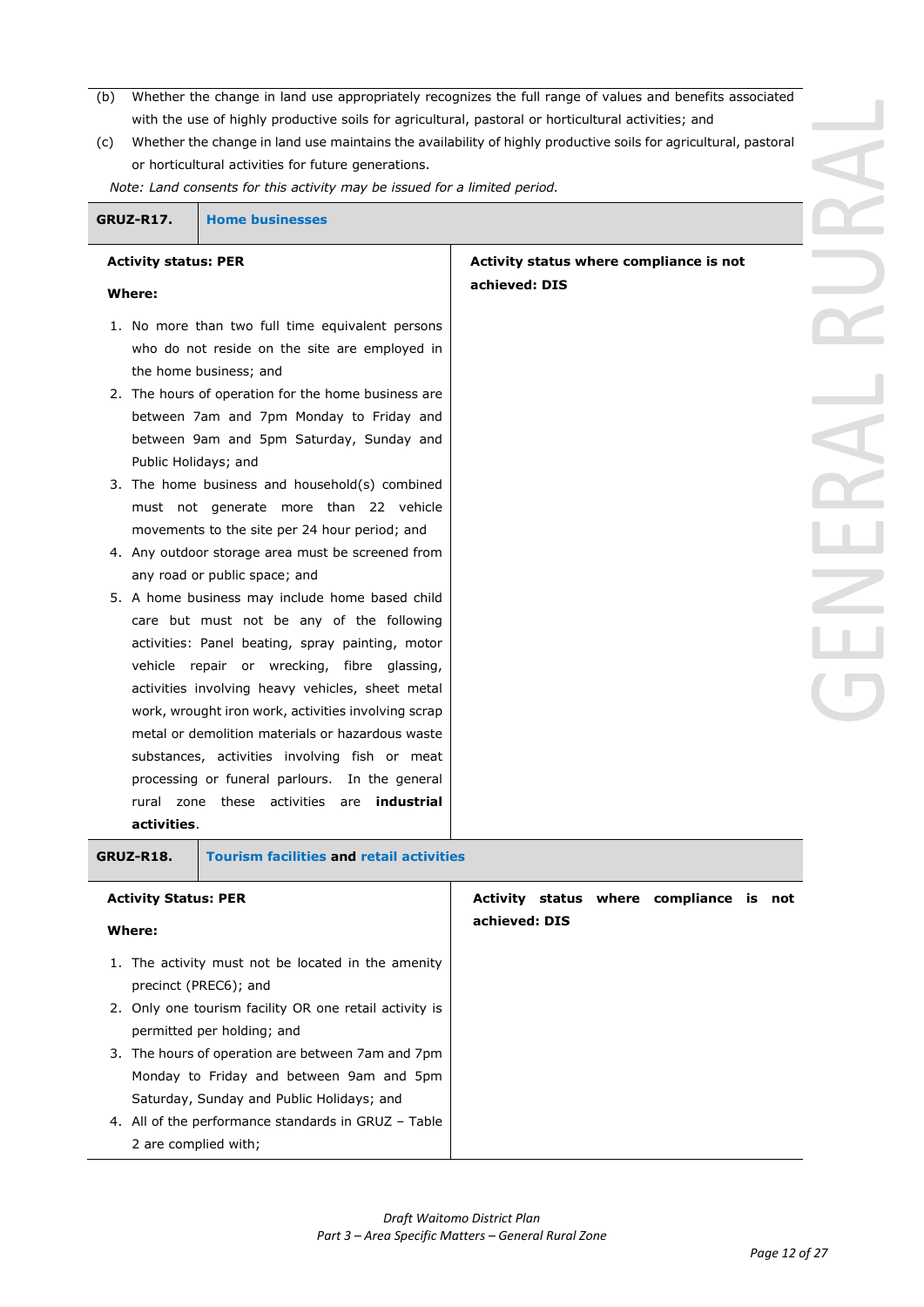| AND<br>5. For tourism facilities the activity must not       |                                          |  |
|--------------------------------------------------------------|------------------------------------------|--|
| generate more than 100 vehicle movements per                 |                                          |  |
| day and one building per holding not exceeding               |                                          |  |
| 150 m <sup>2</sup> gross floor area is permitted for either: |                                          |  |
| (i)<br>The<br>commercial<br>organisation<br>and              |                                          |  |
| operation of activities that cater to tourists,              |                                          |  |
| including outdoor education activities; or                   |                                          |  |
| An information centre or visitor centre; or                  |                                          |  |
| (ii)<br>Retail activities ancillary to a tourism             |                                          |  |
| (iii)                                                        |                                          |  |
| activity; or                                                 |                                          |  |
| (iv) A combination of the above listed activities            |                                          |  |
| in $(i)$ to $(iii)$ ;                                        |                                          |  |
| <b>OR</b>                                                    |                                          |  |
| 6. Retail activities must:                                   |                                          |  |
| not exceed 100 m <sup>2</sup> of gross floor area per<br>(i) |                                          |  |
| holding; and                                                 |                                          |  |
| not generate more than 100 vehicle<br>(ii)                   |                                          |  |
| movements to the site per 24 hour                            |                                          |  |
| period; and                                                  |                                          |  |
| predominantly sell goods produced on<br>(iii)                |                                          |  |
| that holding and be ancillary to the                         |                                          |  |
| agricultural, pastoral or horticultural                      |                                          |  |
| activities occurring on the holding.                         |                                          |  |
| <b>Activity Status: DIS</b>                                  | Activity status where compliance is not  |  |
| Where:                                                       | achieved: N/A                            |  |
|                                                              |                                          |  |
| 7. The activity is located in the amenity precinct           |                                          |  |
| (PREC6).                                                     |                                          |  |
| Note: For policy guidance see PREC6-P1                       |                                          |  |
| <b>Packing sheds and greenhouses</b><br>GRUZ-R19.            |                                          |  |
| <b>Activity status: PER</b>                                  | Activity status where compliance is not  |  |
| <b>Where:</b>                                                | achieved: DIS and the activity becomes a |  |
|                                                              | rural industry. See GRUZ-R30             |  |
| 1. All of the performance standards in GRUZ - Table          |                                          |  |
| 2 are complied with; and                                     |                                          |  |
| 2. Packing sheds must only be used for the initial           |                                          |  |
| processing and packaging of horticultural and                |                                          |  |
| agricultural products that are produced on the               |                                          |  |
| holding (other than honey and bee products); and             |                                          |  |
| 3. Greenhouses must have a permeable floor; and              |                                          |  |
| 4. The packing shed and/or greenhouse buildings              |                                          |  |
| must not exceed 500m <sup>2</sup> gross floor area per       |                                          |  |
| holding.                                                     |                                          |  |
|                                                              |                                          |  |
|                                                              |                                          |  |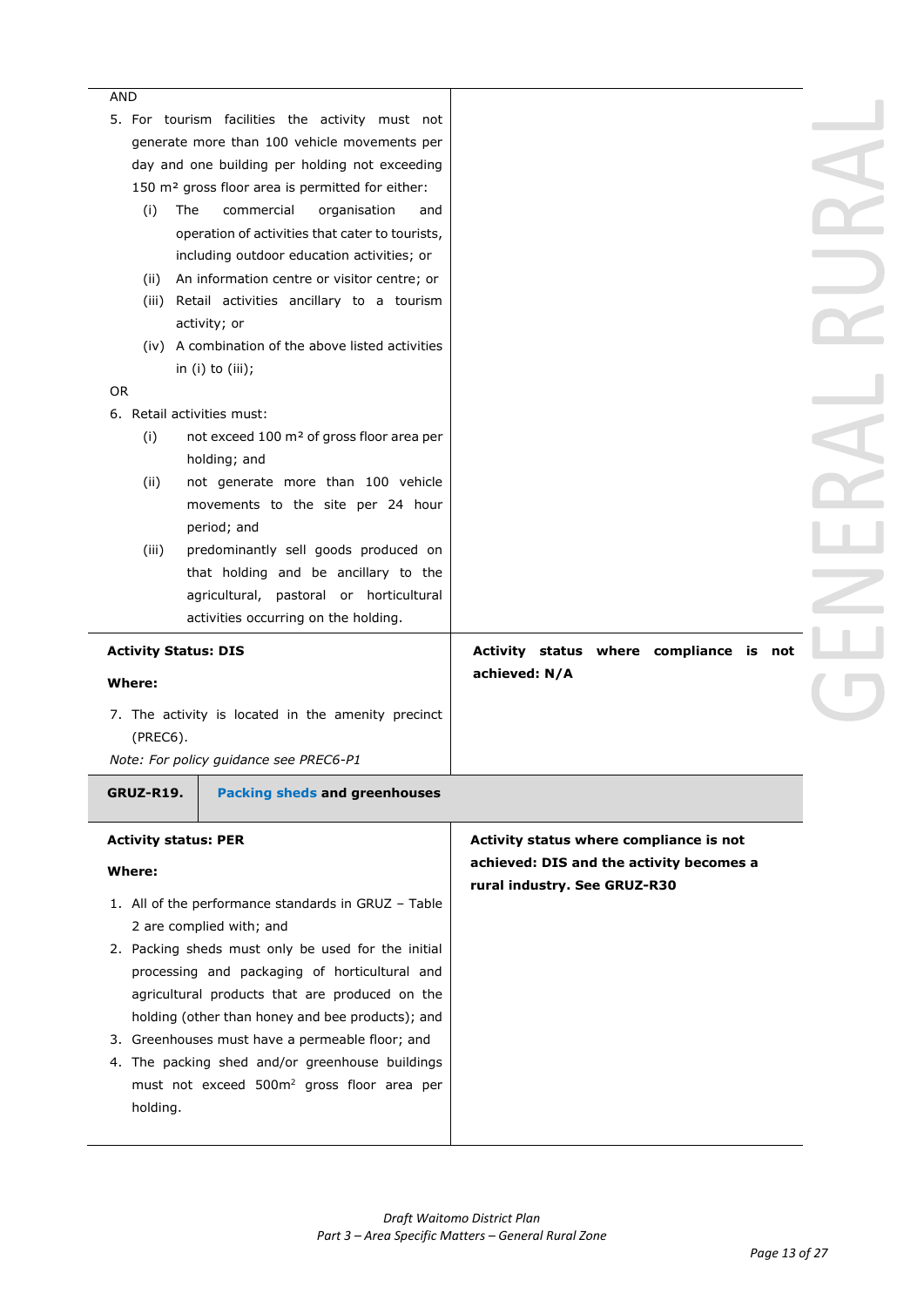| <b>GRUZ-R20.</b>            | <b>Farm quarrying</b>                                                                                                                                |                                          |  |
|-----------------------------|------------------------------------------------------------------------------------------------------------------------------------------------------|------------------------------------------|--|
| <b>Activity status: PER</b> |                                                                                                                                                      | Activity status where compliance is not  |  |
| Where:                      |                                                                                                                                                      | achieved: DIS and the activity becomes a |  |
|                             | 1. All of the performance standards in GRUZ -Table<br>2 are complied with; and                                                                       | quarrying activity. See GRUZ-R31         |  |
|                             | 2. The material extracted must not exceed 1000 $m3$                                                                                                  |                                          |  |
|                             | per holding per calendar year; and<br>3. No blasting activities occur; and                                                                           |                                          |  |
| holding; and                | 4. The material extracted is not for pecuniary gain<br>and is primarily for use on the source land                                                   |                                          |  |
| as                          | 5. Where the farm quarry is adjacent to a site zoned<br>residential,<br>rural<br>lifestyle,<br>settlement,                                           |                                          |  |
|                             | commercial, Māori purpose, tourism, future urban<br>or open space, it must be screened by planting<br>and landscaping that will, within two years of |                                          |  |
|                             | planting, reach a minimum height of 2 m and a<br>minimum width of at least 5 m.                                                                      |                                          |  |
| <b>GRUZ-R21.</b>            | Demolition and/or removal of buildings and structures                                                                                                |                                          |  |
| <b>Activity status: PER</b> |                                                                                                                                                      | Activity status where compliance is not  |  |
|                             | Note: Where the building is listed in <b>SCHED1</b> - Heritage                                                                                       | achieved: N/A                            |  |
|                             | Buildings and Structures, see the historic heritage                                                                                                  |                                          |  |

*chapter.* **GRUZ-R22. Wineries, breweries, distilleries and cafes GRUZ-R23. Rural-based education activities**

#### **Activity status: RDIS**

#### **Where**

- 1. The activity is ancillary to an agricultural, pastoral or horticultural activity; and
- 2. For wineries, breweries, distilleries and cafes the hours of operation are between 7am and 7pm Monday to Friday and between 9am and 5pm Saturday, Sunday and Public Holidays.

### **Where the activity is RDIS, the matters over which discretion is restricted are:**

- (a) The effect on surrounding properties, rural character and amenity; and
- (b) Whether the scale, intensity and character of the activity is appropriate in the context of the site and receiving environment; and
- (c) The effects associated with layout, design and location of the activity, including operating hours; and
- (d) Parking, manoeuvring and access; safety and efficiency, including the provision of sufficient off-street parking and the effects of traffic generation; and
- (e) Provision of on-site infrastructure; and
- (f) Potential reverse sensitivity effects on any adjoining rural activities.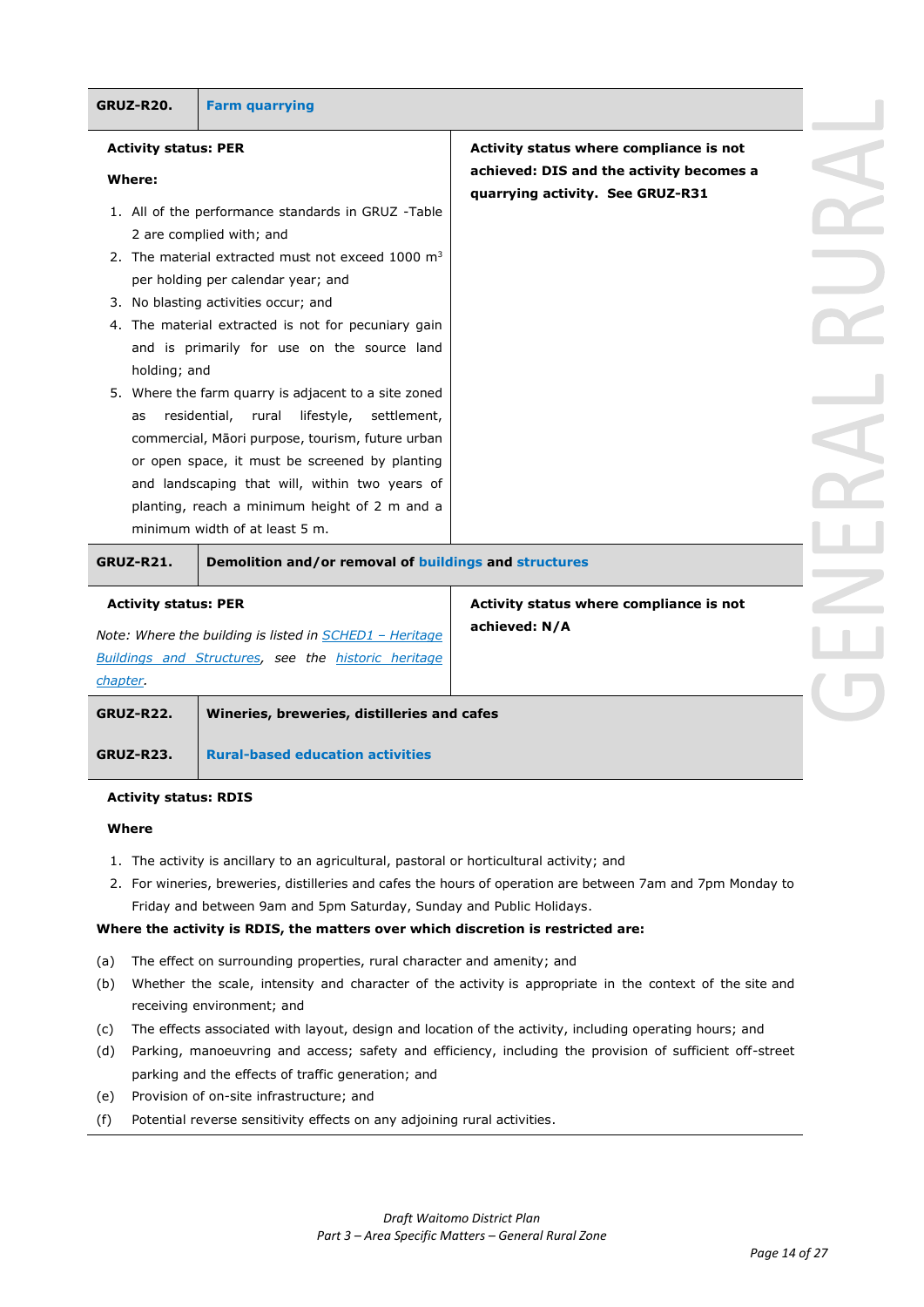| GRUZ-R24.                   | <b>Educational facilities and community facilities</b>              |                                                                                                                                                                     |  |
|-----------------------------|---------------------------------------------------------------------|---------------------------------------------------------------------------------------------------------------------------------------------------------------------|--|
| <b>GRUZ-R25.</b>            | to cave features                                                    | Creation of new entrances into caves, structures within caves or other modifications                                                                                |  |
| <b>GRUZ-R26.</b>            |                                                                     | Any earthworks or clearance of vegetation (other than plant pest species or wilding<br>pines) within a 20 m radius of an entry or opening into any cave or sinkhole |  |
| <b>GRUZ-R27.</b>            | entry or opening into any cave or sinkhole                          | Any fill or rubbish placement into any cave or sinkhole OR within a 20 m radius of an                                                                               |  |
| GRUZ-R28.                   | <b>Boarding or breeding kennels or catteries</b>                    |                                                                                                                                                                     |  |
| <b>GRUZ-R29.</b>            | <b>Camping grounds</b>                                              |                                                                                                                                                                     |  |
| <b>GRUZ-R30.</b>            | Rural industry, wool stores and intensive indoor primary production |                                                                                                                                                                     |  |
| <b>GRUZ-R31.</b>            | <b>Quarrying activities and industrial activities</b>               |                                                                                                                                                                     |  |
| <b>GRUZ-R32.</b>            | <b>Stock saleyards</b>                                              |                                                                                                                                                                     |  |
| <b>GRUZ-R33.</b>            | Activities not otherwise listed in Table 1                          |                                                                                                                                                                     |  |
| <b>Activity status: DIS</b> |                                                                     | Activity status where compliance is not<br>achieved: N/A                                                                                                            |  |
| <b>GRUZ-R34.</b>            | <b>Fortified sites</b>                                              |                                                                                                                                                                     |  |

**Activity status where compliance is not achieved: DIS**

| GRUZ-R34.                  | <b>Fortified sites</b> |                                                                                    |
|----------------------------|------------------------|------------------------------------------------------------------------------------|
| <b>Activity status: NC</b> |                        | Activity status where compliance is not<br>achieved: N/A                           |
| GRUZ-R35.                  | the Planning Maps      | Non-compliance with the Te Kuiti Aerodrome Flightpath height restrictions shown on |
| <b>Activity status: PR</b> |                        | Activity status where compliance is not<br>achieved: N/A                           |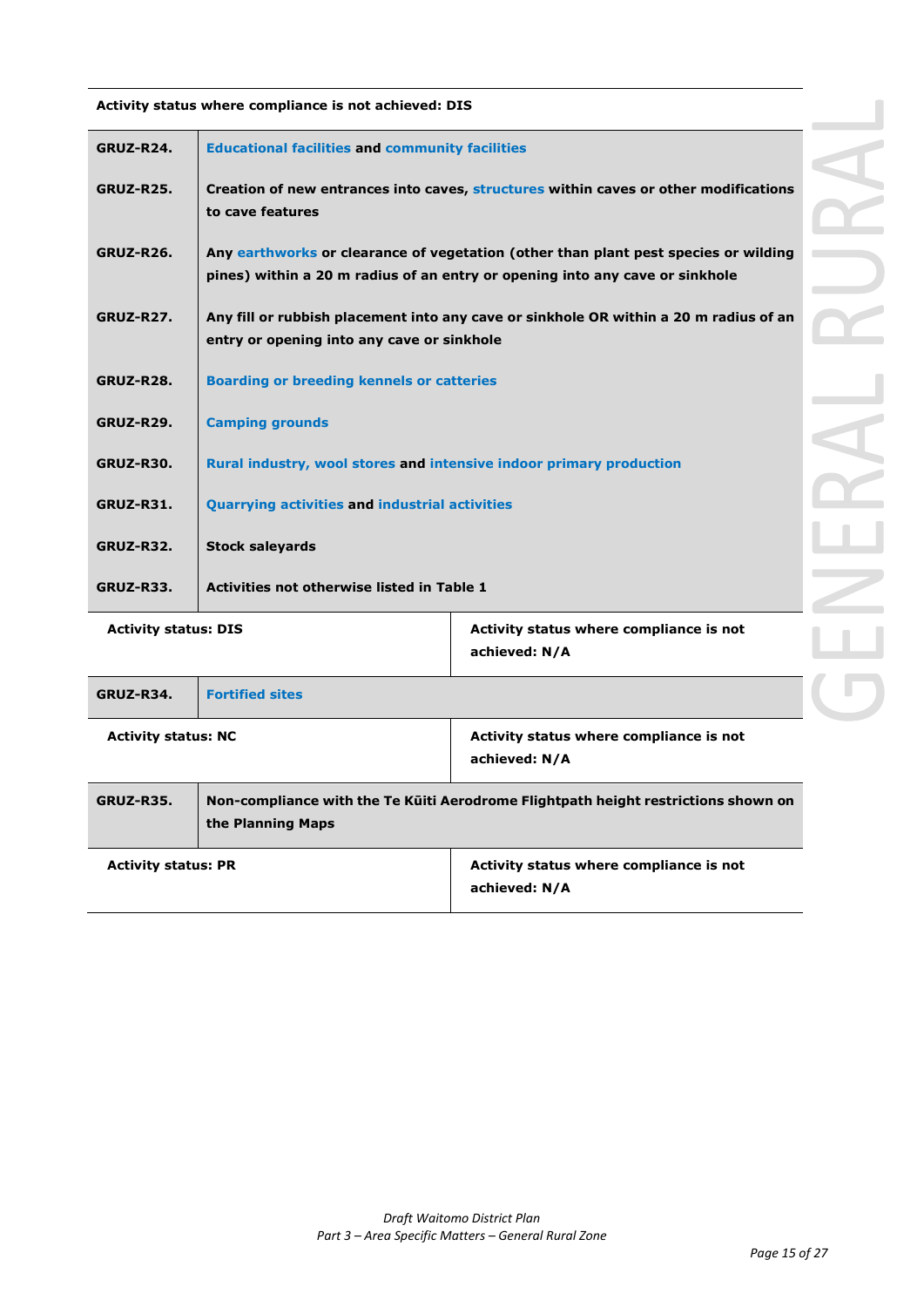## **GRUZ – Table 2 – Performance Standards**

| Minimum setback from road boundaries<br>GRUZ-R36.                                                                                                                                                                                                                                                                                                                                                                                                                                                                                                                                                                                                                                                |                                                                                                                                                                                                                                                                                                                                                                                                                                                                                                                                                                                                                                                                                                                                                                                 |
|--------------------------------------------------------------------------------------------------------------------------------------------------------------------------------------------------------------------------------------------------------------------------------------------------------------------------------------------------------------------------------------------------------------------------------------------------------------------------------------------------------------------------------------------------------------------------------------------------------------------------------------------------------------------------------------------------|---------------------------------------------------------------------------------------------------------------------------------------------------------------------------------------------------------------------------------------------------------------------------------------------------------------------------------------------------------------------------------------------------------------------------------------------------------------------------------------------------------------------------------------------------------------------------------------------------------------------------------------------------------------------------------------------------------------------------------------------------------------------------------|
| The minimum setback from road boundaries for<br>1.<br>any building adjacent to any district road must be<br>at least 10 m; and<br>The minimum setback from road boundaries for<br>2.<br>any building adjacent to any designated State<br>Highway must be 30 m.<br>Note: Stockyards and stock loading ramps are<br>structures and are not required to comply with this rule                                                                                                                                                                                                                                                                                                                       | Matters over which discretion is restricted:<br>(a)<br>Visual effects including bulk, scale and location of<br>the building; and<br>(b)<br>The provision of daylight and sunlight into<br>neighbouring buildings; and<br>(c)<br>Effects on surrounding properties, rural character<br>and amenity; and<br>Ability to soften the visual impact of the building<br>(d)<br>from nearby properties and<br>adjoining road boundaries, including retention of<br>any existing mature trees and landscaping; and<br>Potential reverse sensitivity effects on any<br>(e)<br>adjoining rural activities; and<br>Parking, manoeuvring and access; safety and<br>(f)<br>efficiency, including the provision of sufficient off-<br>street parking and the effects of traffic<br>generation. |
| Minimum setback from internal boundaries<br>GRUZ-R37.                                                                                                                                                                                                                                                                                                                                                                                                                                                                                                                                                                                                                                            | Matters over which discretion is restricted:                                                                                                                                                                                                                                                                                                                                                                                                                                                                                                                                                                                                                                                                                                                                    |
| 1. The minimum setback for buildings housing a<br>residential activity from internal boundaries must<br>be:<br>5 m on sites 2,500 $m2$ or less; or<br>(i)<br>10 m on sites 2,501 $m2$ or greater;<br>(ii)<br><b>OR</b><br>2. The minimum setback for all other buildings from<br>internal site boundaries must be:<br>(iii) 10 m for buildings less than or equal to<br>150 m <sup>2</sup> ; or<br>(iv) 25 m for buildings greater than 150 m <sup>2</sup> ;<br><b>AND</b><br>3. Buildings may be erected up to any common<br>boundary with an adjacent site which is in the<br>same holding; and<br>4. Kennels housing more than 10 dogs must be<br>setback 10 m from internal site boundaries. | (a) Visual effects including bulk, scale and location of<br>the building; and<br>(b) The provision of daylight and sunlight into<br>neighbouring buildings; and<br>(c) Effects on surrounding properties, privacy,<br>character and amenity; and<br>(d) Ability to soften the visual impact of<br>the building from nearby properties and adjoining<br>road boundaries, including retention of any<br>existing mature trees and landscaping; and<br>Potential reverse sensitivity effects on any<br>(e)<br>adjoining activities.                                                                                                                                                                                                                                                |
| Note: See GRUZ-R40 for setbacks for specified farm<br>structures<br>Note: All buildings and structures, must also comply<br>with NATC-R2, CEH-R1 and CEH-R2.                                                                                                                                                                                                                                                                                                                                                                                                                                                                                                                                     |                                                                                                                                                                                                                                                                                                                                                                                                                                                                                                                                                                                                                                                                                                                                                                                 |

 $\overline{a}$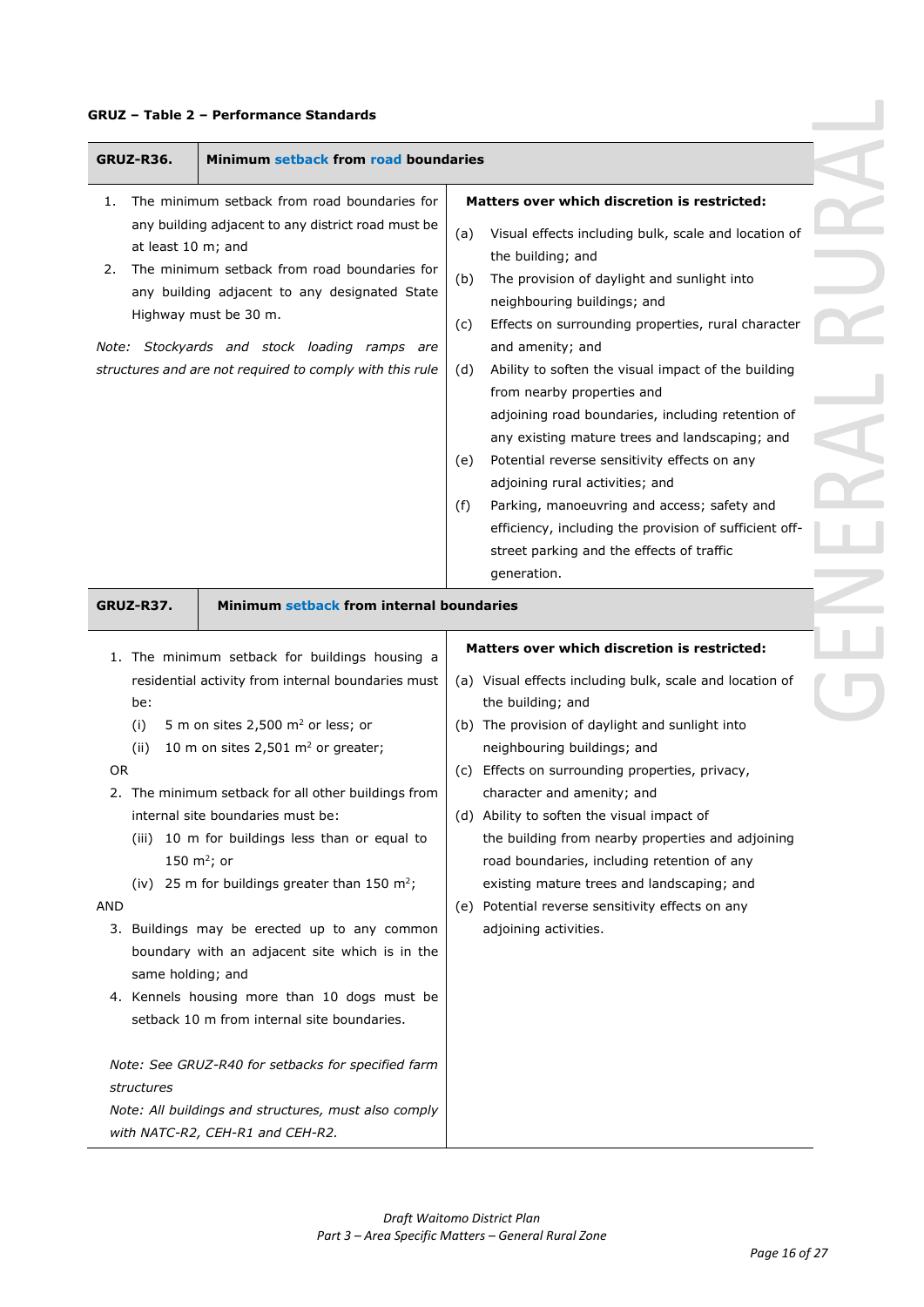#### **GRUZ-R38. Height and height in relation to boundary**

- 1. Structures must not exceed 10 m in height as measured from ground level; and
- 2. No structure or stored materials shall penetrate a recession plane at right angles to a boundary inclined inwards and upwards at an angle of  $45^{\circ}$  from 3 m above the ground level of the road or internal boundaries of a site. See Figure - GRUZ 1.

#### **Matters over which discretion is restricted:**

- (a) Visual effects including bulk, scale and location of the structure or materials; and
- (b) The provision of daylight and sunlight into neighbouring buildings; and
- (c) Effects on surrounding properties, privacy, rural character and amenity; and
- (d) Ability to soften the visual impact of the structure or materials from nearby properties and adjoining road boundaries, including retention of any existing mature trees and landscaping; and
- (e) Potential reverse sensitivity effects on any adjoining rural activities.

#### **Figure – GRUZ 1 – Height in relation to boundary**



#### **GRUZ-R39. Minimum setback for new shelterbelts and artificial screens**

- 1. New artificial screens 6 m or higher and new shelterbelts which are proposed to grow to more than 6 m high must not be planted closer than any of the distances specified below:
	- (i) 5 m from the boundary of an adjacent property that is not owned by the owner of the land it is located on; and
	- (ii) 5 m from any road or railway line.

*Note: See the transport chapter for additional line of site requirements applying to the land transport network.*

#### **Matters over which discretion is restricted:**

- (a) The location and extent of the activity and its effects on amenity values of nearby residential properties and public places; and
- (b) Whether the activity would create new or exacerbate existing hazards to traffic or to the operation of railway lines, overhead power or telephone lines; and
- (c) The extent to which the activity can be relocated to meet setback requirements; and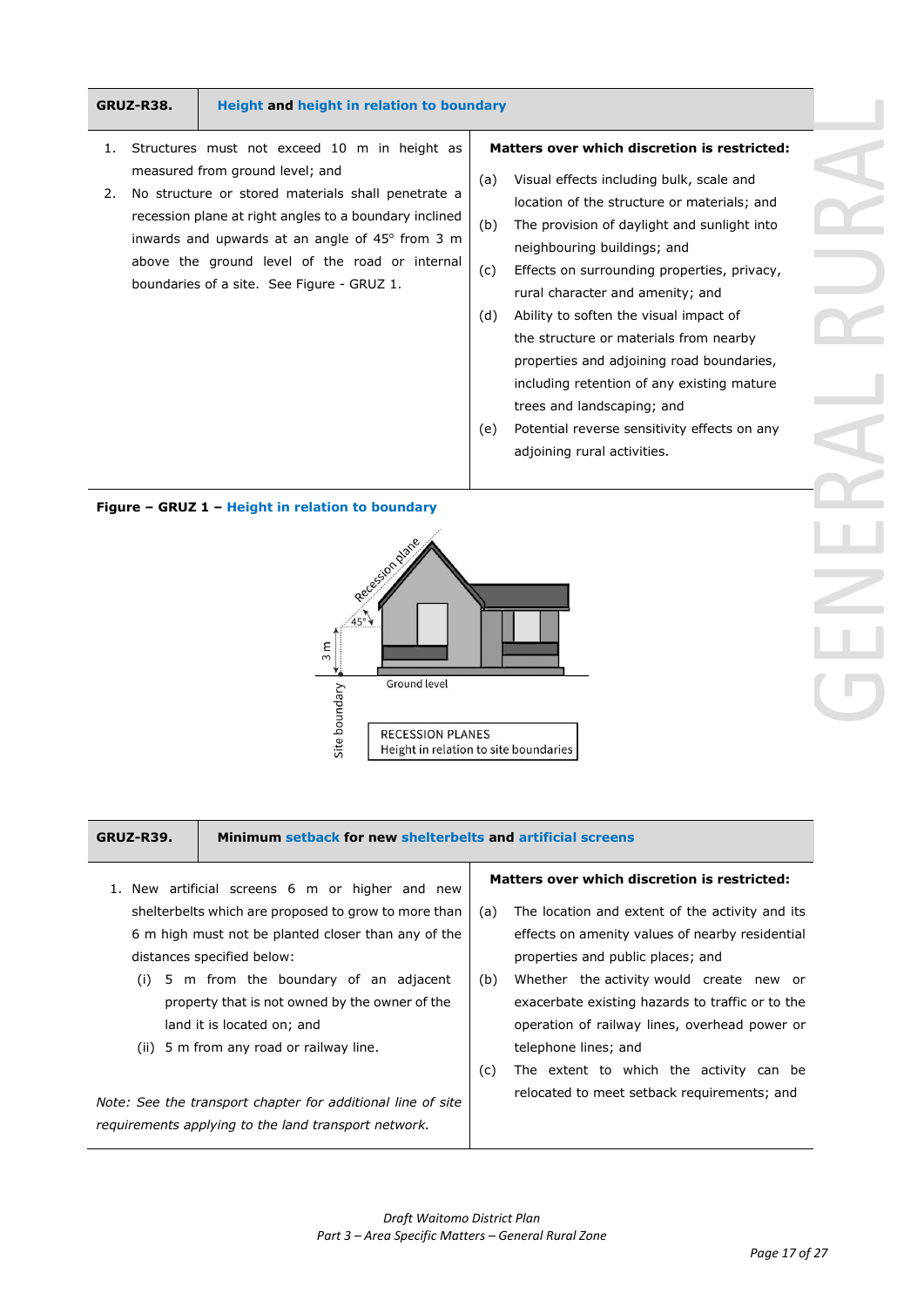|           |                                                                                                                                                                                                                                                                                | (U)<br>(e) | whether the scale, intensity and character of<br>the activity is appropriate in the context of<br>the site and receiving environment; and<br>Potential reverse sensitivity effects on any<br>adjoining rural activities.                                                                                                            |
|-----------|--------------------------------------------------------------------------------------------------------------------------------------------------------------------------------------------------------------------------------------------------------------------------------|------------|-------------------------------------------------------------------------------------------------------------------------------------------------------------------------------------------------------------------------------------------------------------------------------------------------------------------------------------|
| GRUZ-R40. |                                                                                                                                                                                                                                                                                |            | Setbacks - specified farm buildings and new buildings housing a residential activity                                                                                                                                                                                                                                                |
|           | 1. For any wool (shearing) shed or milking shed and                                                                                                                                                                                                                            |            | Matters over which discretion is restricted:                                                                                                                                                                                                                                                                                        |
| (i)       | ancillary yards, feed lot or feed pad, or similar<br>structure or enclosure (excluding paddocks) which is<br>100 $\mathrm{m}^2$ in size or larger and used for the confinement<br>or housing of any animal (except domestic pets):<br>The minimum setback for the structure or | (a)<br>(b) | The location and extent of the activity and its<br>effects on the amenity values of neighbouring<br>properties; and<br>The extent to which the activity can be<br>relocated to meet setback requirements; and                                                                                                                       |
|           | enclosure from any internal boundary must be<br>30 m, or 50 m from a building housing a<br>residential activity on an adjacent site -                                                                                                                                          | (c)        | The layout, design and location of the activity,<br>including consideration of wind and climate<br>$\mathbf{r}$ , and the set of the set of the set of the set of the set of the set of the set of the set of the set of the set of the set of the set of the set of the set of the set of the set of the set of the set of the set |

whichever is the greater; and (ii) The minimum setback for the structure or enclosure from any boundary with another

zone must be 100 m.

AND

- 2. The minimum setback for a new building housing a residential activity must be 50 m from any existing specified farm structure listed in GRUZ-R40.1 on an adjacent site; and
- 3. Buildings may be erected up to any common boundary with an adjacent site which is in the same holding.

patterns and the ability to maintain the amenity of neighbouring properties; and

(d) where scale the scale scale intensity and character of  $\ell$ 

- (d) The extent of the visual impact of structures and landscape planting; and
- (e) Topographical and geographical features affecting odour, dust, visual impact and noise; and
- (f) The effects of increased traffic and the timing of traffic generation; and
- (g) Potential reverse sensitivity effects on any adjoining rural activities.

| GRUZ-R41. |
|-----------|
|-----------|

**GRUZ-R41. Minimum setback from the boundary of a rural production zone or the boundary of an established site of intensive indoor primary production**

- 1. The minimum setback for a building housing a residential activity from the boundary of a rural production zone must be 250 m; and
- 2. As measured from the perimeter of the external walls of the structures housing animals on an established site of intensive indoor primary production, the minimum setback for a building housing a residential activity must be 500 m.
- 3. The provisions of this rule do not apply to any building housing a residential activity within the intensive indoor primary production holding or in a rural production zone.

## **Matters over which discretion is restricted:**

- (a) Potential reverse sensitivity effects on any rural production zone or intensive indoor primary production activities; and
- (b) Site topography and orientation and whether the structure can be more appropriately located or designed to minimise potential reverse sensitivity effects; and
- (c) The extent to which the reduction in the setback is necessary due to the shape or natural and physical features of the site; and
- (d) The ability to mitigate adverse effects through the use of screening, planting, landscaping and alternative design.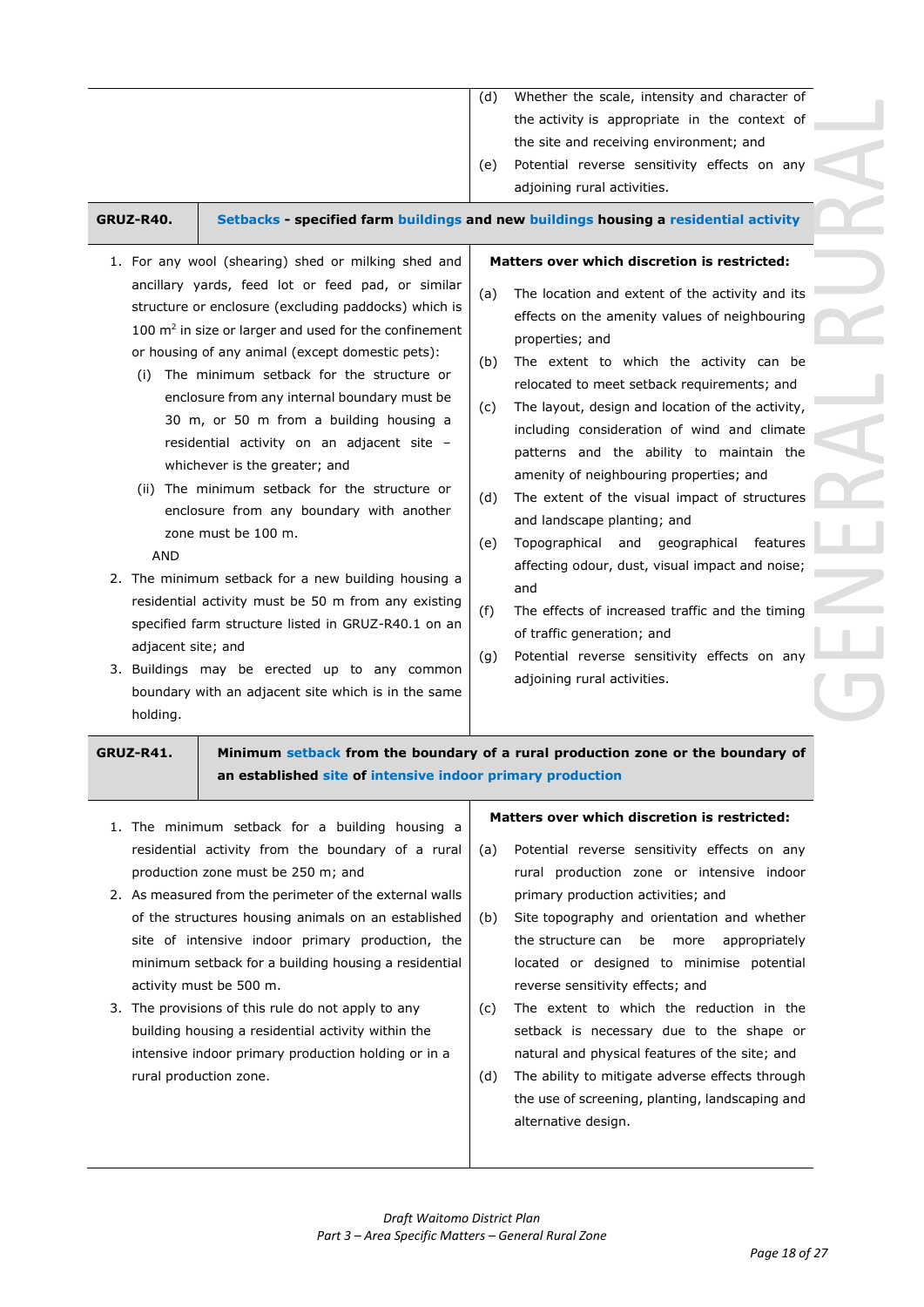# **GRUZ-R42. Storage and spreading of non-hazardous solid or liquid waste**

and

and

- 1. Any tank, pond or similar containment of any nonhazardous solid or liquid waste and/or by-product used as a fertiliser or soil conditioner must be located at least:
	- (i) 200 m from any existing building housing a residential activity on a separate holding; and
	- (ii) 30 m from the boundary of any adjacent holding.
- 2. The spreading of any non-hazardous solid or liquid waste and/or by-product as a fertiliser or soil conditioner must not occur within:
	- (i) 100 m from any existing building housing a residential activity on a separate holding; and
	- (ii) 15 m from the boundary of any adjacent holding.

# **GRUZ-R43. Noise insulation for noise sensitive activities**

- 1. All new buildings accommodating noise sensitive activities must be insulated to achieve a noise level of 40dB LAeq inside habitable rooms where it is proposed to be located within:
	- (i) 40 m of State Highway 3 (as measured from the edge of the carriageway) where the posted speed limit is equal to or less than 70km/hour; or
	- (ii) 20 m of State Highway 4, 30 or 37 (as measured from the edge of the carriageway) where the posted speed limit is equal to or less than 70km/hour; or
	- (iii) 80 m of State Highway 3 (as measured from the edge of the carriageway) where the posted speed limit is greater than 70km/hour; or
	- (iv) 40 m of State Highway 4, 30 or 37 (as measured from the edge of the carriageway) where the posted speed limit is greater than 70km/hour; or
	- (v) 40 m of a railway track.

### AND

2. A report from an experienced acoustic practitioner must be submitted at the time of application to demonstrate compliance with this rule; and

# **Matters over which discretion is restricted:**

**Matters over which discretion is restricted:**

(a) The type of by-product or waste proposed to be stored or spread and its potential effects;

> the activity is appropriate in the context of the site and receiving environment; and

character and amenity; and

adjoining rural activities.

- (a) The time and duration of the noise effect and the impact of any vibration; and
- (b) The extent to which the activity can be relocated to meet setback requirements; and
- (c) The layout, design and location of the activity, including consideration of wind and climate patterns and the ability to maintain on-site amenity; and
- (d) Topographical and geographical features affecting the receiving environment in respect of vibration and noise; and
- (e) Outcomes of the acoustic report.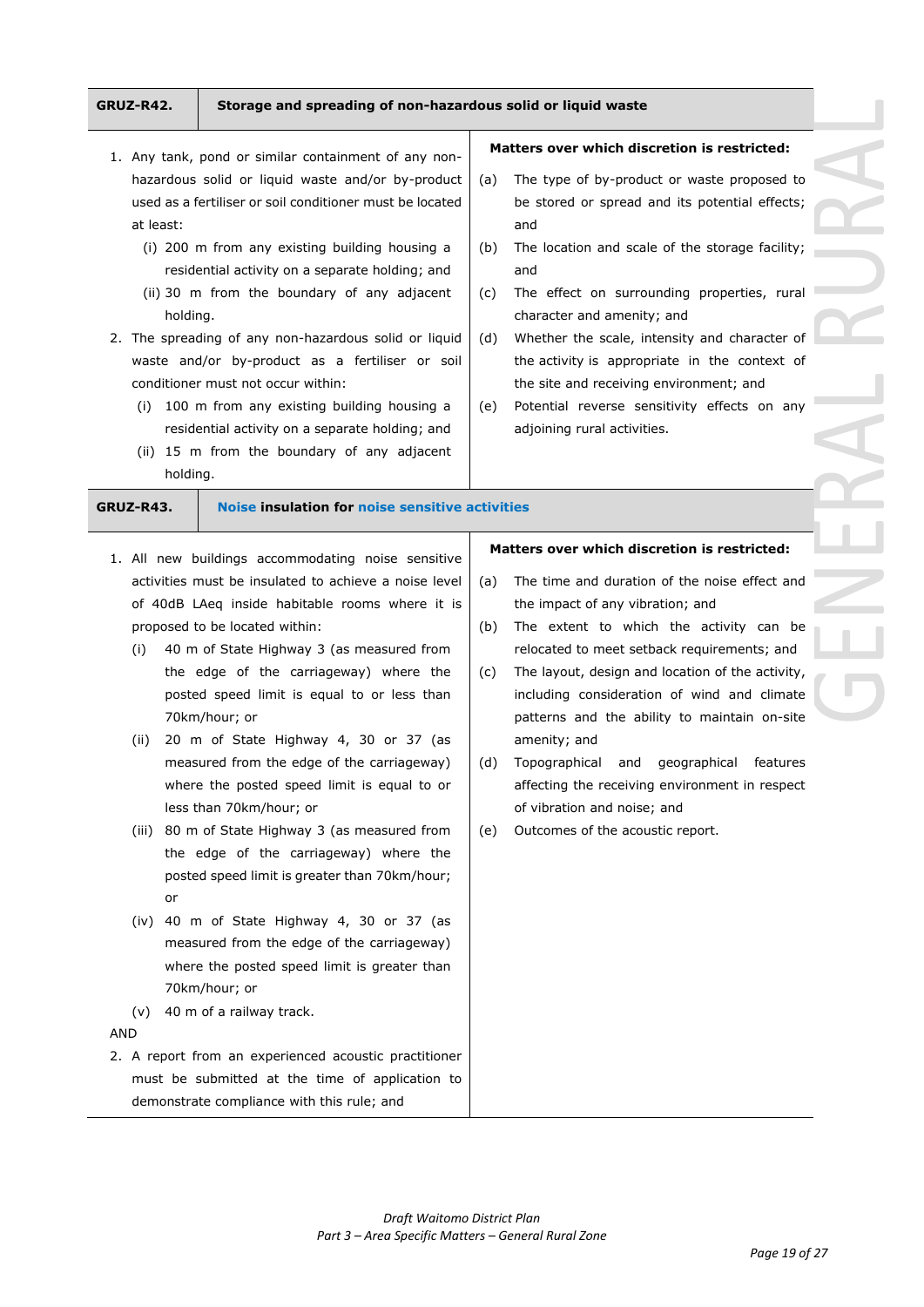| 3. This rule does not apply to any item of historic                                                                                                               |  |
|-------------------------------------------------------------------------------------------------------------------------------------------------------------------|--|
| heritage listed in <b>SCHED1</b> - Heritage Buildings and                                                                                                         |  |
| Structures.                                                                                                                                                       |  |
| <b>Maximum number of residential units</b><br>GRUZ-R44.                                                                                                           |  |
| Activity status where compliance is not<br>1. One residential unit per record of title; and<br>achieved: DIS<br>One minor residential unit per holding; and<br>2. |  |
| One residential unit for a farm worker per holding;<br>3.                                                                                                         |  |
| 0R                                                                                                                                                                |  |
| 4. A papakāinga housing development of no more than                                                                                                               |  |
| 6 residential units must be on a site of sufficient size                                                                                                          |  |
| to contain the treatment and disposal of wastewater                                                                                                               |  |
| and stormwater resulting from any development<br>within the site boundaries.                                                                                      |  |
|                                                                                                                                                                   |  |
| <b>GRUZ-R45.</b><br><b>Maximum building coverage</b>                                                                                                              |  |
| Activity status where compliance is not                                                                                                                           |  |
| 1. For sites equal to or less than one hectare the<br>achieved: DIS                                                                                               |  |
| maximum amount of a site which can be covered by                                                                                                                  |  |
| buildings is 15%; and                                                                                                                                             |  |
| 2. For sites greater than one hectare the maximum<br>amount of a site which can be covered by buildings                                                           |  |
| is 3%.                                                                                                                                                            |  |
|                                                                                                                                                                   |  |
| GRUZ-R46.<br><b>Servicing</b>                                                                                                                                     |  |
| Activity status where compliance is not<br>1. Where a connection to the Council's reticulated                                                                     |  |
| achieved: DIS<br>available,<br>all<br>water supply<br>system<br>not<br>is                                                                                         |  |
| developments must have an independent potable                                                                                                                     |  |
| water supply for activities on the site; and                                                                                                                      |  |
| 2. Where a connection to the Council's reticulated                                                                                                                |  |
| wastewater system is not available, all developments                                                                                                              |  |
| must be on a site of sufficient size to contain the                                                                                                               |  |
| treatment and disposal of wastewater resulting from                                                                                                               |  |
| any development within the site boundaries; and                                                                                                                   |  |
| 3. All developments must be on a site of sufficient size                                                                                                          |  |
| to enable on site detention and disposal of                                                                                                                       |  |
| stormwater (as measured in a 10% AEP); and                                                                                                                        |  |
| 4. Where water is not supplied by Council or a private<br>community supply, each site must provide access to                                                      |  |
| a water supply for firefighting purposes that is:                                                                                                                 |  |
| (i) Accessible to firefighting equipment; and                                                                                                                     |  |
| (ii) Between 6 and 90 metres from any building                                                                                                                    |  |
| housing a residential activity on the site; and                                                                                                                   |  |
| (iii) Located on the site except where the specified                                                                                                              |  |
| volume or flow of water is in a water body that                                                                                                                   |  |
| is within the required distances; and                                                                                                                             |  |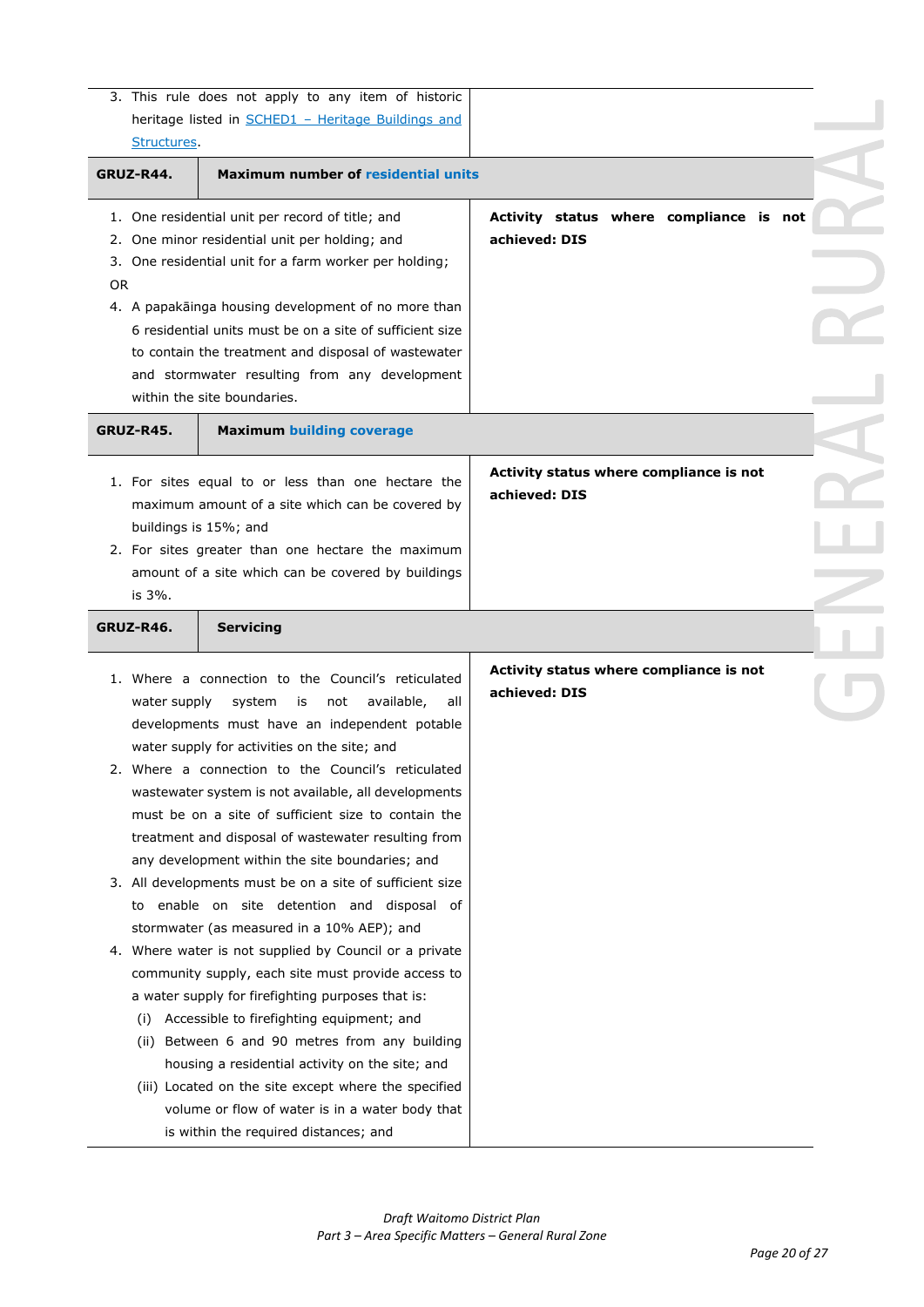|                  | (iv) Either stores at least 45,000 litres of water or                                                                                                                                                                           |                                                                                   |  |
|------------------|---------------------------------------------------------------------------------------------------------------------------------------------------------------------------------------------------------------------------------|-----------------------------------------------------------------------------------|--|
|                  | provides at least 25 litres of water per second                                                                                                                                                                                 |                                                                                   |  |
|                  | for 30 minutes.                                                                                                                                                                                                                 |                                                                                   |  |
|                  | Note: See SNZ PAS 4509:2008 New Zealand Fire Service                                                                                                                                                                            |                                                                                   |  |
|                  | Firefighting Water Supplies Code of Practice for further                                                                                                                                                                        |                                                                                   |  |
|                  | information about managing fire risk and storage of                                                                                                                                                                             |                                                                                   |  |
|                  | water for firefighting purposes.                                                                                                                                                                                                |                                                                                   |  |
| <b>GRUZ-R47.</b> |                                                                                                                                                                                                                                 | Minimum setback from water bodies - quarrying activities, farm quarrying, mineral |  |
|                  | prospecting and exploration                                                                                                                                                                                                     |                                                                                   |  |
|                  |                                                                                                                                                                                                                                 |                                                                                   |  |
|                  | 1. Quarrying activities, farm quarrying,<br>mineral                                                                                                                                                                             | Activity status where compliance is not                                           |  |
|                  | prospecting and exploration must be setback at least                                                                                                                                                                            | achieved: NC                                                                      |  |
|                  | 30 m from the edge of any water body as measured                                                                                                                                                                                |                                                                                   |  |
|                  | from the bankfull channel width (see Figure - GRUZ                                                                                                                                                                              |                                                                                   |  |
| $2$ ; and        |                                                                                                                                                                                                                                 |                                                                                   |  |
|                  | 2. The deposition of overburden material or the                                                                                                                                                                                 |                                                                                   |  |
|                  | extraction or deposition of aggregates must be                                                                                                                                                                                  |                                                                                   |  |
|                  | setback at least 30 m from the edge of any water                                                                                                                                                                                |                                                                                   |  |
|                  | body as measured from the bankfull channel width                                                                                                                                                                                |                                                                                   |  |
|                  | (see Figure - GRUZ 2); and                                                                                                                                                                                                      |                                                                                   |  |
|                  | 3. For the purposes of this rule a water body is:                                                                                                                                                                               |                                                                                   |  |
|                  | (i) A perennial watercourse with a bankfull                                                                                                                                                                                     |                                                                                   |  |
|                  | channel width of 3 m or more; or                                                                                                                                                                                                |                                                                                   |  |
|                  | (ii) In the Upper Waipa River sub-catchments, as                                                                                                                                                                                |                                                                                   |  |
|                  | identified on the Planning Maps, a perennial                                                                                                                                                                                    |                                                                                   |  |
|                  | watercourse with a bankfull channel width of                                                                                                                                                                                    |                                                                                   |  |
|                  |                                                                                                                                                                                                                                 |                                                                                   |  |
|                  |                                                                                                                                                                                                                                 |                                                                                   |  |
|                  |                                                                                                                                                                                                                                 |                                                                                   |  |
|                  |                                                                                                                                                                                                                                 |                                                                                   |  |
|                  |                                                                                                                                                                                                                                 |                                                                                   |  |
|                  | 2 m or more; or<br>(iii) A lake equal to or larger than 0.25 ha.<br>Note: For land disturbance within 10 m of a natural<br>wetland see the Resource Management (National<br>Environmental Standards for Freshwater) Regulations |                                                                                   |  |

**Figure – GRUZ 2**

*2020.*

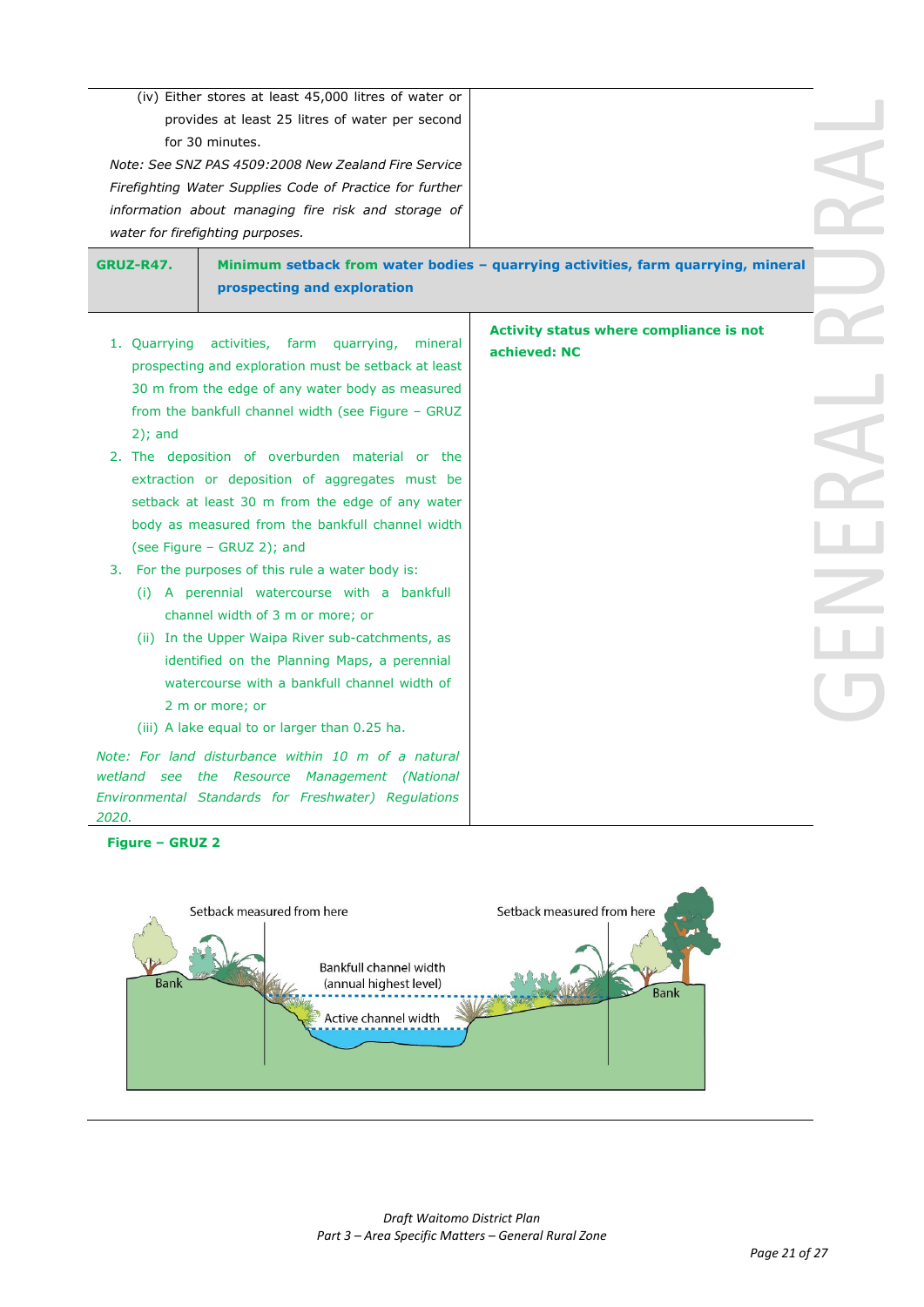# **AREA SPECIFIC MATTERS General Rural Zone**

# **Aerodrome Precinct (PREC3)**

## **Pursuant to Section 86B(3) of the RMA, the following rules that protect or relate to water have immediate legal effect: PREC3-R28.**

## **PREC3 - Table 1 – Activities Rules**

|                             | The rules in this table only apply within PREC3 aerodrome precinct        |                                                                                         |  |  |  |
|-----------------------------|---------------------------------------------------------------------------|-----------------------------------------------------------------------------------------|--|--|--|
| <b>PREC3-R1.</b>            | General and commercial aviation activities and hangars                    |                                                                                         |  |  |  |
| PREC3-R2.                   | <b>Industrial activities</b>                                              |                                                                                         |  |  |  |
| PREC3-R3.                   | Vehicle parking and vehicle storage                                       |                                                                                         |  |  |  |
| PREC3-R4.                   | <b>Emergency service facilities</b>                                       |                                                                                         |  |  |  |
| PREC3-R5.                   | Warehouses, lock-up storage units and storage yards                       |                                                                                         |  |  |  |
| PREC3-R6.                   | Helipads and facilities for their servicing and management                |                                                                                         |  |  |  |
| PREC3-R7.                   | <b>Navigational aids and control towers</b>                               |                                                                                         |  |  |  |
| PREC3-R8.                   | Storage and sale of aircraft fuel and lubricants                          |                                                                                         |  |  |  |
| PREC3-R9.                   | Aviation education training and aviation clubrooms                        |                                                                                         |  |  |  |
| <b>PREC3-R10.</b>           | Agricultural, pastoral and horticultural activities and stock underpasses |                                                                                         |  |  |  |
| <b>PREC3-R11.</b>           | <b>Tanks and silos</b>                                                    |                                                                                         |  |  |  |
| <b>PREC3-R12.</b>           | servicing depots and workshops ancillary to any permitted activity        | Offices, canteens, ablution facilities, medical rooms, recreational facilities, vehicle |  |  |  |
| <b>PREC3-R13.</b>           | Accessory buildings ancillary to any permitted activity                   |                                                                                         |  |  |  |
| <b>PREC3-R14.</b>           |                                                                           | Construction, additions and alteration of buildings for any permitted activity          |  |  |  |
| <b>Activity status: PER</b> |                                                                           | Activity status where compliance is not                                                 |  |  |  |
| Where:                      |                                                                           | achieved with PREC3-R22 to PREC3-R25: RDIS                                              |  |  |  |
|                             | 1. All of the performance standards in PREC3 - Table                      | Activity status where compliance is not                                                 |  |  |  |
| 2 are complied with.        |                                                                           | achieved with PREC3-R26 to PREC3-R27: DIS                                               |  |  |  |
|                             |                                                                           |                                                                                         |  |  |  |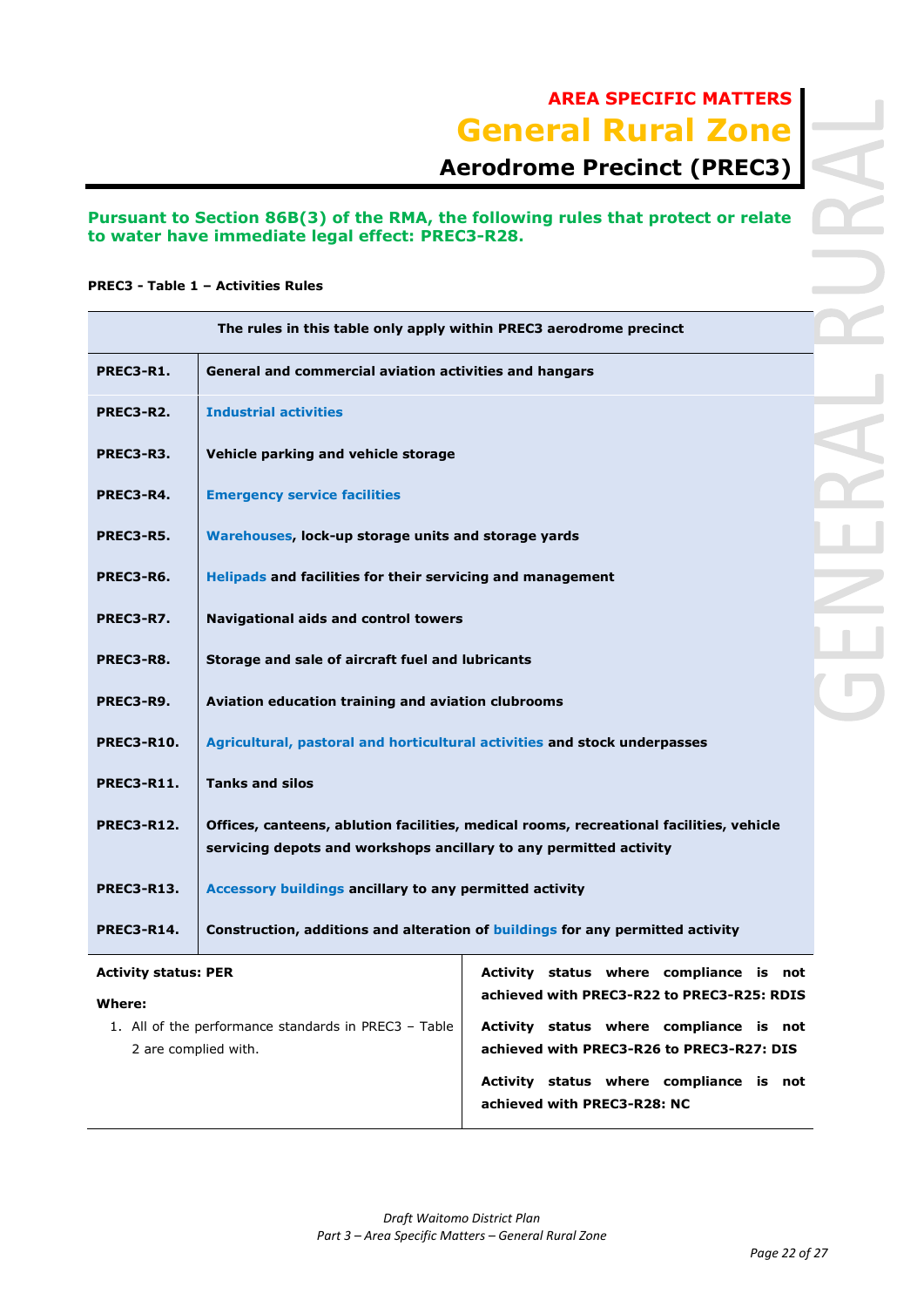| chapter.<br><b>PREC3-R15.</b>                                                                                                                                                                                                                                 | Note: Where the building is listed in SCHED1 - Heritage<br><b>Buildings and Structures, also see the historic heritage</b><br>Cafes and takeway food outlets                                                                                                                                 | Where the activity is RDIS, the matters over<br>which discretion is restricted are:<br>(a) The matters of discretion associated with any<br>performance standard which cannot be complied<br>with in PREC3 -Table 2. |  |
|---------------------------------------------------------------------------------------------------------------------------------------------------------------------------------------------------------------------------------------------------------------|----------------------------------------------------------------------------------------------------------------------------------------------------------------------------------------------------------------------------------------------------------------------------------------------|----------------------------------------------------------------------------------------------------------------------------------------------------------------------------------------------------------------------|--|
| <b>Activity status: PER</b><br>Where:<br>1. The café or takeaway food outlet does not have a<br>drive through facility; and<br>2. All of the performance standards in PREC3 - Table 2<br>are complied with.                                                   |                                                                                                                                                                                                                                                                                              | Activity status where compliance is not<br>achieved: DIS                                                                                                                                                             |  |
| <b>PREC3-R16.</b><br><b>Activity status: PER</b><br>Where:<br>and<br>are complied with.                                                                                                                                                                       | Retail activities ancillary to any permitted activity<br>1. The retail activity is ancillary to a permitted activity;<br>2. The retail activity occupies no more than 60 m <sup>2</sup> of<br>the activity's gross floor area; and<br>3. All of the performance standards in PREC3 - Table 2 | Activity status where compliance is not<br>achieved: NC                                                                                                                                                              |  |
| Demolition and / or removal of buildings and structures<br><b>PREC3-R17.</b><br><b>Activity status: PER</b><br>Note: Where the building is listed in <b>SCHED1</b> - Heritage<br><b>Buildings and Structures, see the historic heritage</b><br><i>chapter</i> |                                                                                                                                                                                                                                                                                              | Activity status where compliance is not<br>achieved: N/A                                                                                                                                                             |  |
| <b>PREC3-R18.</b><br><b>PREC3-R19.</b>                                                                                                                                                                                                                        | <b>Service stations</b><br><b>Residential units for caretakers or staff</b>                                                                                                                                                                                                                  |                                                                                                                                                                                                                      |  |
| <b>Activity status: DIS</b>                                                                                                                                                                                                                                   |                                                                                                                                                                                                                                                                                              | Activity status where compliance is not<br>achieved: N/A                                                                                                                                                             |  |
| <b>PREC3-R20.</b>                                                                                                                                                                                                                                             | Activities not otherwise listed in PREC3 - Table 1                                                                                                                                                                                                                                           |                                                                                                                                                                                                                      |  |
| <b>Activity status: NC</b>                                                                                                                                                                                                                                    |                                                                                                                                                                                                                                                                                              | Activity status where compliance is not<br>achieved: N/A                                                                                                                                                             |  |
| <b>PREC3-R21.</b>                                                                                                                                                                                                                                             | the Planning Maps                                                                                                                                                                                                                                                                            | Non-compliance with the Te Kūiti Aerodrome Flightpath height restrictions shown on                                                                                                                                   |  |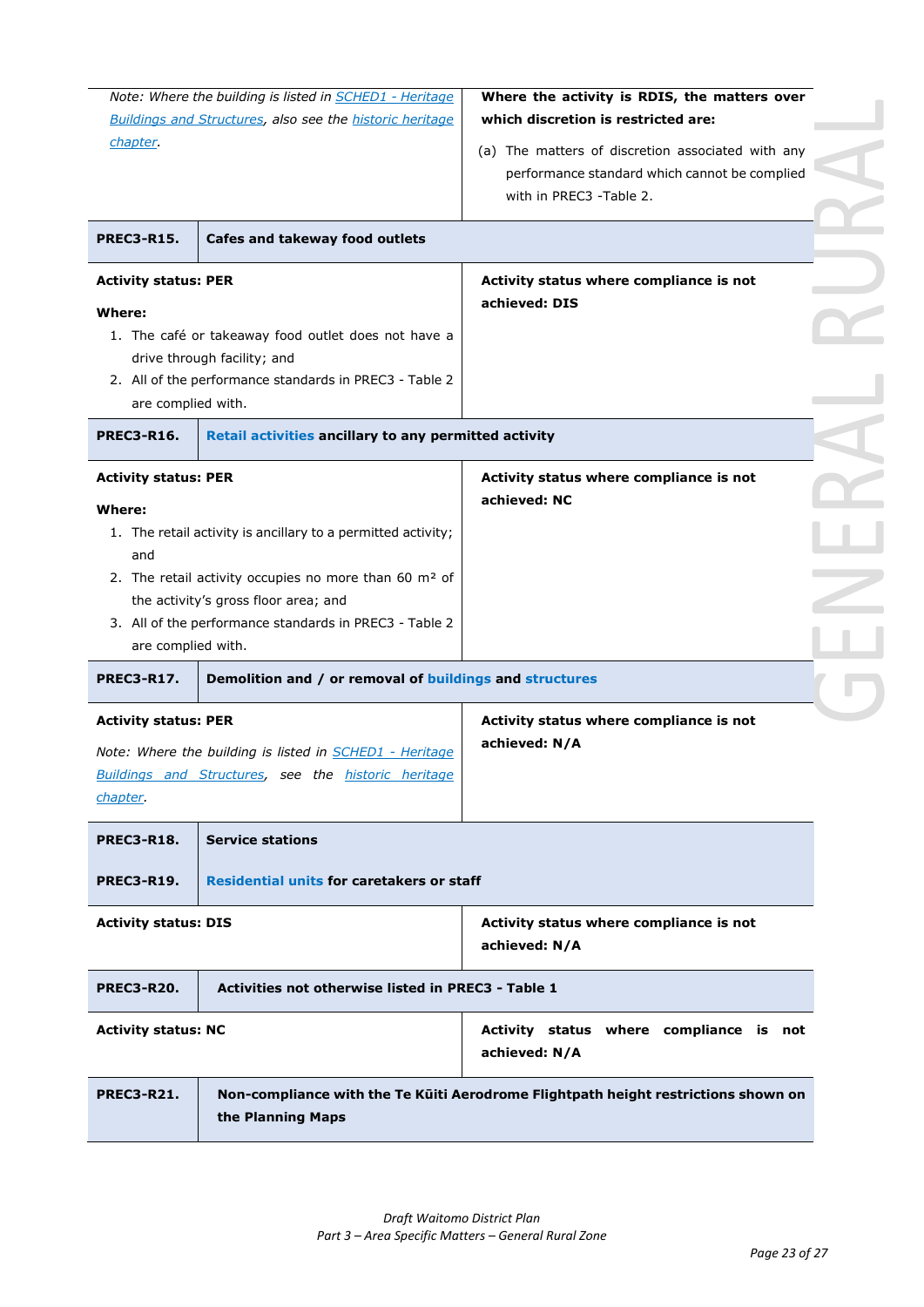| <b>PREC3-R22.</b>                                             | Minimum setback from road boundaries                                                                                                                                                                                                                                                                                                                                                                                           |                                                                                                                                                                                                                                                                                                                                                                                                                                                                                                                                                                                                                                                                                                                                                                                                    |
|---------------------------------------------------------------|--------------------------------------------------------------------------------------------------------------------------------------------------------------------------------------------------------------------------------------------------------------------------------------------------------------------------------------------------------------------------------------------------------------------------------|----------------------------------------------------------------------------------------------------------------------------------------------------------------------------------------------------------------------------------------------------------------------------------------------------------------------------------------------------------------------------------------------------------------------------------------------------------------------------------------------------------------------------------------------------------------------------------------------------------------------------------------------------------------------------------------------------------------------------------------------------------------------------------------------------|
| 1.<br>m; and<br>2.<br>least 10 m; and<br>3.<br>m; and<br>rule | The minimum setback from internal and indicative<br>road boundaries for any building must be at least 5<br>The minimum setback from road boundaries for any<br>building adjacent to any district road must be at<br>The minimum setback from road boundaries for any<br>building adjacent to State Highway 3 must be 15<br>Note: Stockyards and stock loading ramps are<br>structures and are not required to comply with this | <b>Matters over which discretion is restricted:</b><br>Visual effects including bulk, scale and location<br>(a)<br>of the building; and<br>The provision of daylight and sunlight into<br>(b)<br>neighbouring buildings; and<br>Effects on the safe and efficient operation of the<br>(c)<br>aerodrome; and<br>(d)<br>Ability to soften the visual<br>impact<br>of<br>the building from<br>nearby<br>properties<br>and<br>adjoining road boundaries, including retention of<br>any existing mature trees and landscaping; and<br>Potential reverse sensitivity effects on any<br>(e)<br>adjoining rural activities; and<br>Parking, manoeuvring and access; safety and<br>(f)<br>efficiency, including the provision of sufficient<br>off-street parking and the effects of traffic<br>generation. |
| <b>PREC3-R23.</b>                                             | Minimum setback from internal boundaries                                                                                                                                                                                                                                                                                                                                                                                       |                                                                                                                                                                                                                                                                                                                                                                                                                                                                                                                                                                                                                                                                                                                                                                                                    |
| be $15 \text{ m}$ ; and<br>6 m.                               | 1. The minimum setback for buildings from internal<br>boundaries where the internal boundary is adjacent<br>to State Highway 3 or the general rural zone must<br>2. Otherwise, there are no internal site boundary<br>setback requirements except that All buildings<br>must be setback from another building by at least<br>Note: All buildings and structures, must also comply with                                         | <b>Matters over which discretion is restricted:</b><br>Visual effects including bulk, scale and location<br>(a)<br>of the building; and<br>Effects on the safe and efficient operation of the<br>(b)<br>aerodrome; and<br>Ability to soften the visual<br>(c)<br>impact of<br>the building from<br>nearby<br>properties<br>and<br>adjoining road boundaries, including retention of<br>any existing mature trees and landscaping; and<br>Potential reverse sensitivity effects on any<br>(d)<br>adjoining activities.                                                                                                                                                                                                                                                                              |
| NATC-R2.<br><b>PREC3-R24.</b>                                 | Height and height in relation to boundary                                                                                                                                                                                                                                                                                                                                                                                      |                                                                                                                                                                                                                                                                                                                                                                                                                                                                                                                                                                                                                                                                                                                                                                                                    |
|                                                               | 1. Structures must not exceed 8 m in height as                                                                                                                                                                                                                                                                                                                                                                                 | <b>Matters over which discretion is restricted:</b>                                                                                                                                                                                                                                                                                                                                                                                                                                                                                                                                                                                                                                                                                                                                                |

|                                                 | zone, a district road or State Highway 3, no $(b)$ Effects on surrounding properties, privacy, rural |
|-------------------------------------------------|------------------------------------------------------------------------------------------------------|
| structure or stored materials shall penetrate a | character and amenity; and                                                                           |
|                                                 |                                                                                                      |
|                                                 |                                                                                                      |

measured from ground level; and

2. Where a structure is adjacent to the general rural

(a) Visual effects including bulk, scale and location

of the structure or materials; and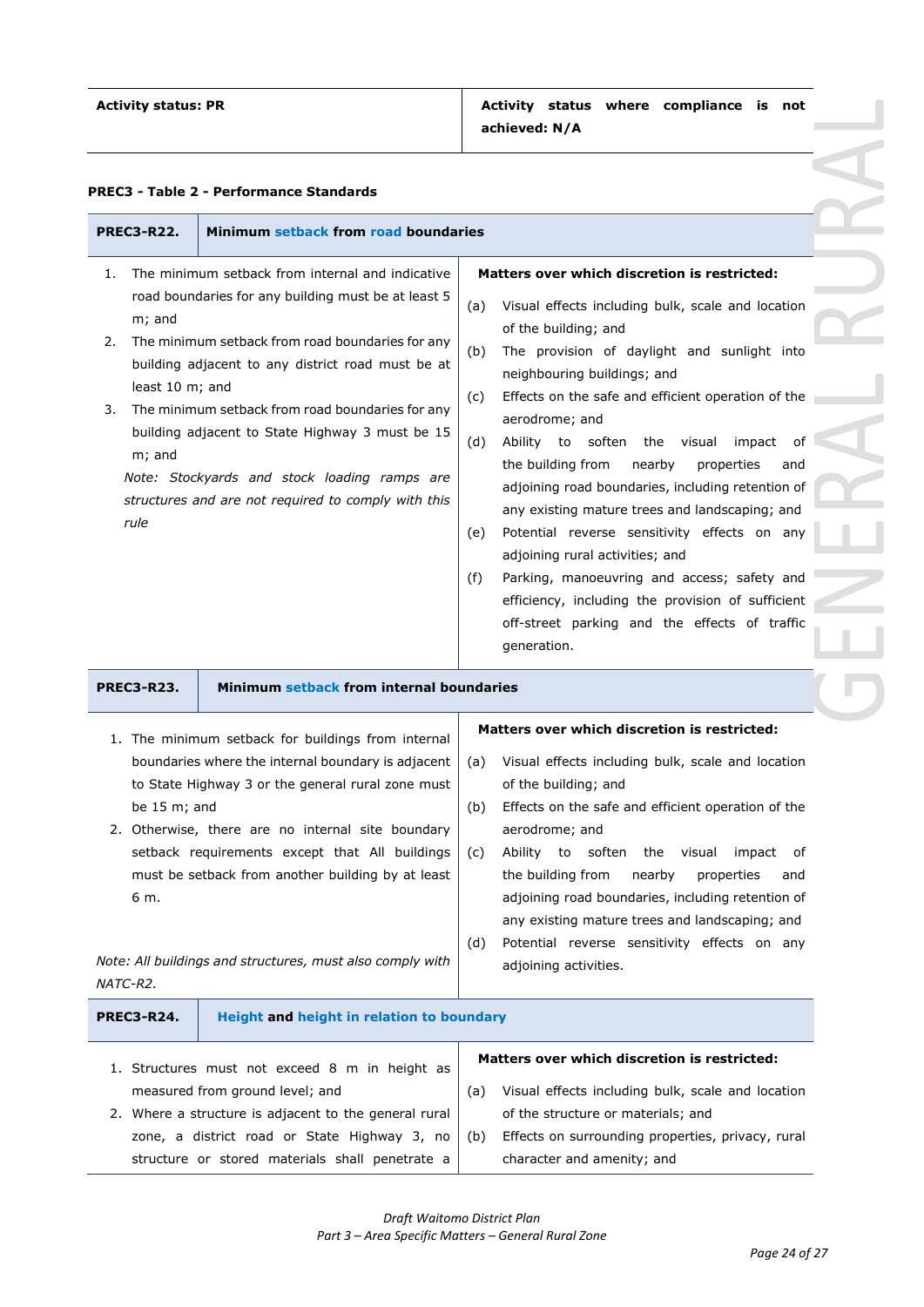| recession plane at right angles to a boundary<br>inclined inwards and upwards at an angle of 45°<br>from 3 m above the ground level of the road or<br>internal boundary which abuts the general rural<br>zone, a district road or State Highway 3. See Figure<br>- GRUZ 1. |                                                                                                                                                                                                                                                                                                                                                                                                                                                                         | Ability<br>to<br>soften<br>the visual impact of<br>(C)<br>the structure or<br>materials<br>from<br>nearby<br>adjoining road boundaries,<br>properties<br>and<br>including retention of any existing mature trees<br>and landscaping; and<br>Potential reverse sensitivity effects on any<br>(d)<br>adjoining activities.                                                                                                                                                                                                                                                                                                                                                                                                                                                                                                                        |  |
|----------------------------------------------------------------------------------------------------------------------------------------------------------------------------------------------------------------------------------------------------------------------------|-------------------------------------------------------------------------------------------------------------------------------------------------------------------------------------------------------------------------------------------------------------------------------------------------------------------------------------------------------------------------------------------------------------------------------------------------------------------------|-------------------------------------------------------------------------------------------------------------------------------------------------------------------------------------------------------------------------------------------------------------------------------------------------------------------------------------------------------------------------------------------------------------------------------------------------------------------------------------------------------------------------------------------------------------------------------------------------------------------------------------------------------------------------------------------------------------------------------------------------------------------------------------------------------------------------------------------------|--|
| <b>PREC3-R25.</b>                                                                                                                                                                                                                                                          | <b>Screening of site boundaries</b>                                                                                                                                                                                                                                                                                                                                                                                                                                     |                                                                                                                                                                                                                                                                                                                                                                                                                                                                                                                                                                                                                                                                                                                                                                                                                                                 |  |
|                                                                                                                                                                                                                                                                            | 1. Site boundaries adjacent to either the general rural<br>zone, a district road or State Highway 3 must be<br>landscaped to minimum depths of 2 m, except for<br>any required vehicle access points; and<br>2. Security fences over 2 m high must be set back a<br>minimum of 2 m from all road boundaries, including<br>internal road boundaries.                                                                                                                     | Matters over which discretion is restricted:<br>The extent to which the proposed landscaping is<br>(a)<br>able to soften the visual impact of the proposed<br>activity or building; and<br>Whether alternatives are proposed to preserve<br>(b)<br>the amenity, character and values of the<br>surrounding environment; and<br>The overall landscaping provided on-site; and<br>(c)<br>The extent to which the siting and external<br>(d)<br>appearance of buildings or activities sit within<br>the receiving environment; and<br>The effect on the character and amenity values<br>(e)<br>of the road or any adjacent zone; and<br>Effects on the safety and efficiency of traffic flow;<br>(f)<br>and<br>The extent to which the reduction in the<br>(g)<br>landscaping is due to the shape or natural and<br>physical features of the site. |  |
| <b>PREC3-R26.</b>                                                                                                                                                                                                                                                          | <b>Building design standards</b>                                                                                                                                                                                                                                                                                                                                                                                                                                        |                                                                                                                                                                                                                                                                                                                                                                                                                                                                                                                                                                                                                                                                                                                                                                                                                                                 |  |
| levels of 70%; and<br>roofline.                                                                                                                                                                                                                                            | 1. Construction, alteration or extension of buildings -<br>the maximum gross floor area of a building must<br>not exceed 1000 m <sup>2</sup> ; and<br>2. All buildings, including building roofs, must be<br>painted or coloured in British Standard 5252<br>neutral colour palette groups A and B and must also<br>have low reflectivity, with maximum reflectance<br>3. No sign may be located, anchored, erected,<br>attached to or painted on or above a rooftop or | Activity status when compliance is not<br>achieved: DIS                                                                                                                                                                                                                                                                                                                                                                                                                                                                                                                                                                                                                                                                                                                                                                                         |  |
| <b>PREC3-R27.</b>                                                                                                                                                                                                                                                          | <b>Servicing</b>                                                                                                                                                                                                                                                                                                                                                                                                                                                        |                                                                                                                                                                                                                                                                                                                                                                                                                                                                                                                                                                                                                                                                                                                                                                                                                                                 |  |
| water supply                                                                                                                                                                                                                                                               | 1. Where a connection to the Council's reticulated<br>system<br>available,<br>is<br>not<br>all<br>developments must have an independent potable<br>water supply for activities on the site; and                                                                                                                                                                                                                                                                         | Activity status when compliance is not<br>achieved: DIS                                                                                                                                                                                                                                                                                                                                                                                                                                                                                                                                                                                                                                                                                                                                                                                         |  |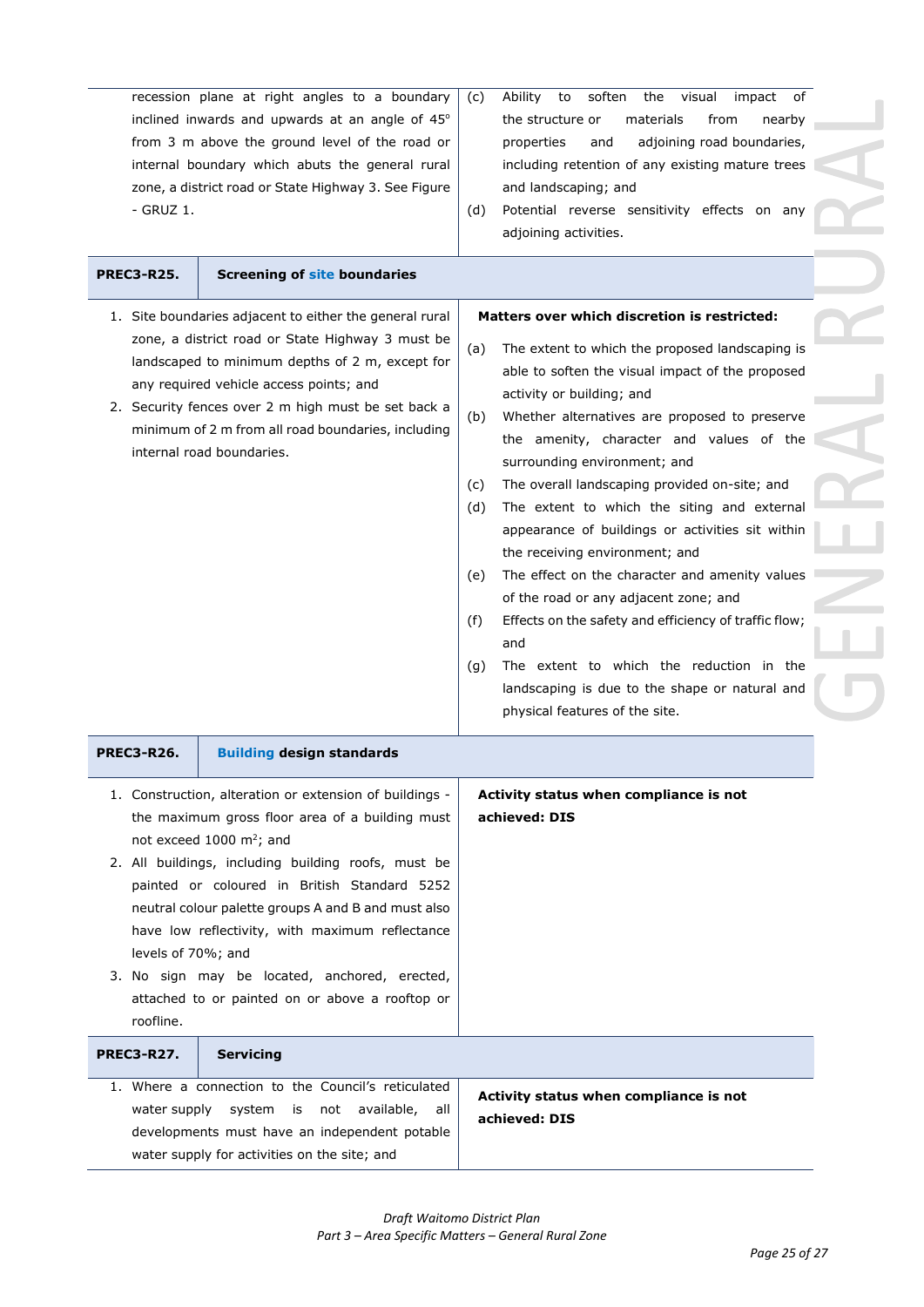|                                                  |                                                        | 2. Where a connection to the Council's reticulated       |                                        |  |
|--------------------------------------------------|--------------------------------------------------------|----------------------------------------------------------|----------------------------------------|--|
|                                                  | is<br>not<br>available,<br>wastewater<br>system<br>all |                                                          |                                        |  |
|                                                  | developments must be on a site of sufficient size to   |                                                          |                                        |  |
|                                                  |                                                        | contain the treatment and disposal of wastewater         |                                        |  |
|                                                  |                                                        | resulting from any development within the site           |                                        |  |
|                                                  | boundaries; and                                        |                                                          |                                        |  |
|                                                  |                                                        | 3. All developments must be on a site of sufficient size |                                        |  |
|                                                  |                                                        | to enable on site detention and disposal of              |                                        |  |
|                                                  |                                                        | stormwater (as measured in a 10% AEP); and               |                                        |  |
|                                                  |                                                        | 4. Where water is not supplied by Council or a private   |                                        |  |
|                                                  |                                                        | community supply, each building must provide             |                                        |  |
|                                                  |                                                        | access to a water supply for firefighting purposes       |                                        |  |
|                                                  | that is:                                               |                                                          |                                        |  |
|                                                  | (i)                                                    | Accessible to firefighting equipment; and                |                                        |  |
|                                                  | (ii)                                                   | Between 6 and 90 metres from the building                |                                        |  |
|                                                  |                                                        | including where the specified volume or flow             |                                        |  |
|                                                  |                                                        | of water is in a water body; and                         |                                        |  |
|                                                  | (iii)                                                  | Either stores at least 45,000 litres of water or         |                                        |  |
|                                                  |                                                        | provides at least 25 litres of water per second          |                                        |  |
|                                                  | for 30 minutes.                                        |                                                          |                                        |  |
|                                                  | Note: See SNZ PAS 4509:2008 New Zealand                |                                                          |                                        |  |
|                                                  | Fire Service Firefighting Water Supplies Code of       |                                                          |                                        |  |
|                                                  |                                                        | Practice for further information about managing          |                                        |  |
|                                                  |                                                        | fire risk and storage of water for firefighting          |                                        |  |
|                                                  | purposes.                                              |                                                          |                                        |  |
|                                                  |                                                        |                                                          |                                        |  |
|                                                  | <b>PREC3-R28.</b>                                      | <b>Minimum setback from water bodies</b>                 |                                        |  |
|                                                  |                                                        |                                                          |                                        |  |
|                                                  |                                                        | 1. The storage of aircraft fuel and lubricants must be   | Activity status when compliance is not |  |
|                                                  |                                                        | setback at least 30 m from the edge of any water         | achieved: NC                           |  |
|                                                  | body as measured from the bankfull channel width       |                                                          |                                        |  |
|                                                  | (see Figure - GRUZ 2); and                             |                                                          |                                        |  |
|                                                  | 2. For the purposes of this rule, a water body is a    |                                                          |                                        |  |
|                                                  | perennial watercourse with a bankfull channel          |                                                          |                                        |  |
|                                                  | width of 2 m or more.                                  |                                                          |                                        |  |
| Note: For setbacks from natural wetlands see the |                                                        |                                                          |                                        |  |

### **Advice notes**

#### **Accidental discovery protocol**

*Standards for Freshwater) Regulations 2020*

*Resource Management (National Environmental* 

*In the event that an unidentified archaeological site or a wāhi tapu site is located during works, the following applies:*

• *Work must cease immediately at that place and within 20m around the site;*